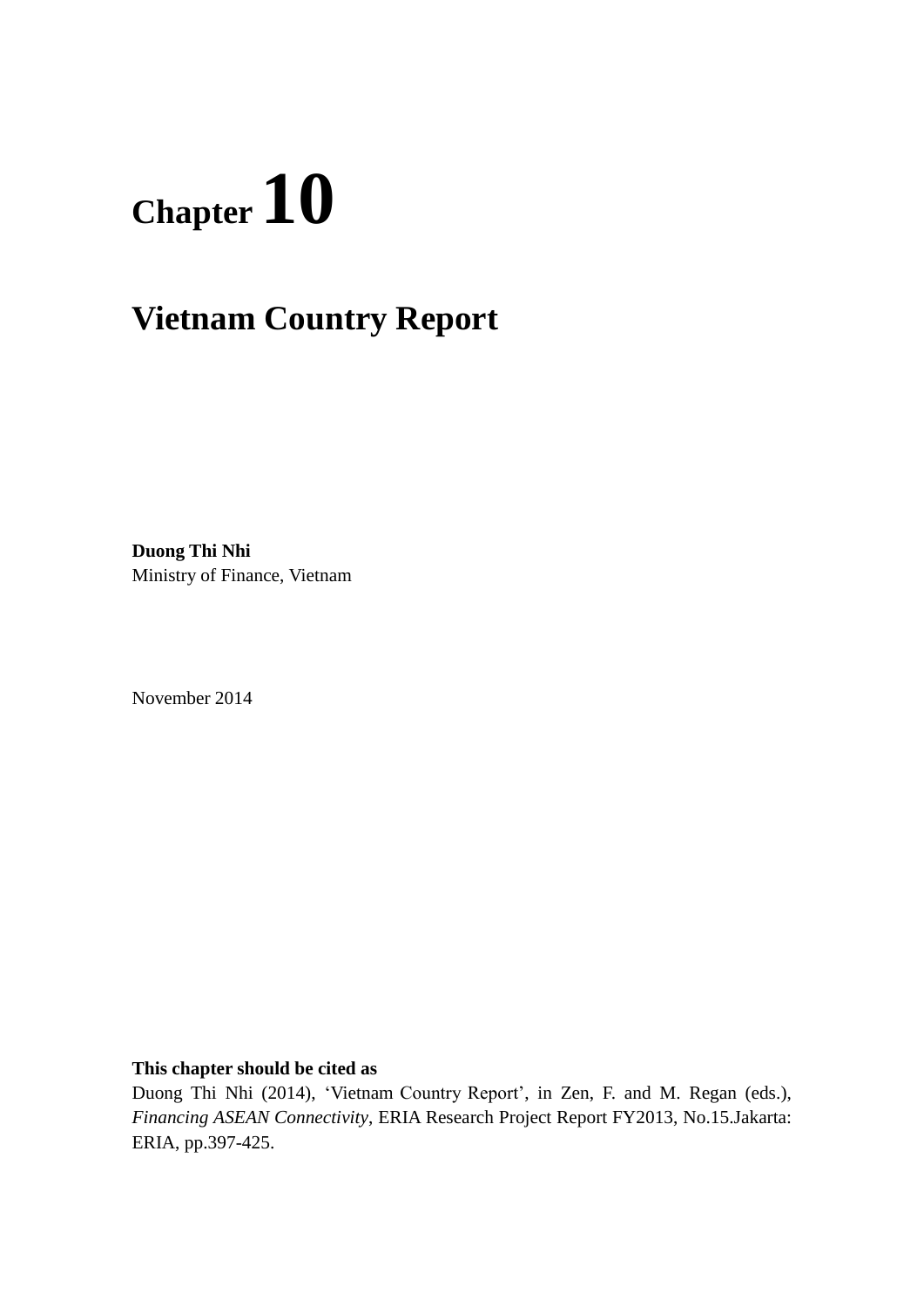# **CHAPTER 10**

# **Vietnam Country Report**

Duong Thi Nhi

*Ministry of Finance, Vietnam*

## **Introduction**

Viet Nam has a population of 88.8 million people in 2013 and GDP of US\$355 billion (0.38% of global GDP). It has a factor-driven economy in the process of industrialisation and is transitioning to an economic structure that is more reliant on efficiency drivers (World Economic Forum, 2012). Agriculture accounts for 19.7 percent of GDP (38.7% in 1990); industry, 38.6 percent (22.7%); and services, 41.7 percent (38.6%). Its GDP per capita stands at US\$3,998 in 2013 (GNI per capita: US\$1,400) (Asian Development Bank, 2013). The change in its industry's structure is reflected in the greater urbanisation, with the proportion of population residing in towns and cities growing from 19.5 percent to 31.9 percent between 1990 and 2013.

Net private capital from all sources between 2007-2011 was US\$52.8 billion, a significant increase over the US\$9.2 billion of the preceding five years. Foreign direct investment (FDI) averaged US\$7,862 million annually between 1997 and 2011, which is 7.6 percent of GDP on average.

Viet Nam's real economic growth has averaged 6.1 percent in the last 10 years until 2011 (see Table 10.1), and data confirm a correlation between economic growth and investment in infrastructure. The country was adversely impacted by the global economic crisis in 2008 as both economic growth and private investment slowed down during the period and then recovered by 2010-2011.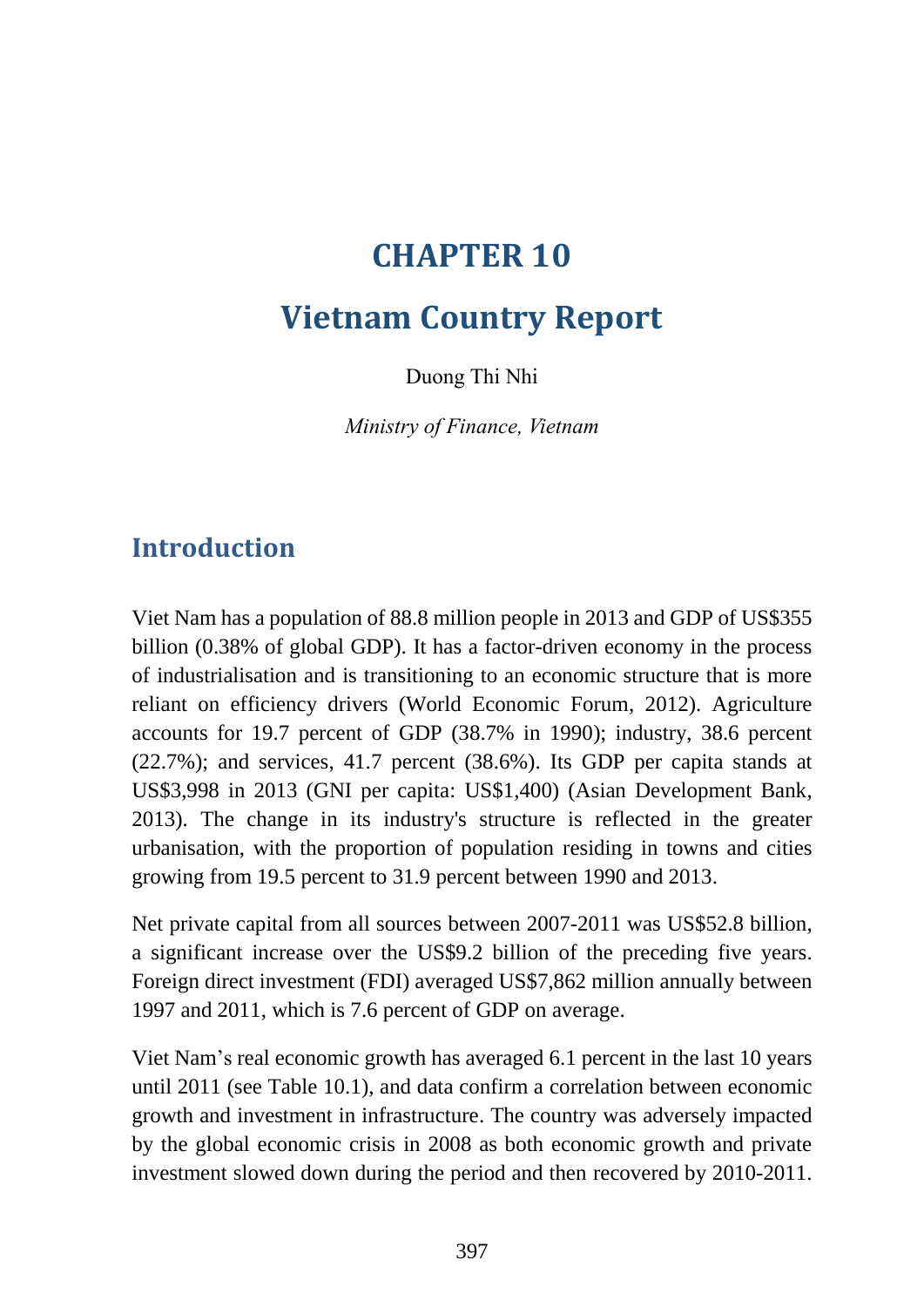Inflation averaged 13.2 percent over the period of 2007-2011, which is higher than that of other ASEAN countries and Viet Nam's major trading partners (Asian Development Bank, 2013).

Viet Nam is committed to expanding its infrastructure so as to meet the strong demand for services. In particular, more investments in energy and roads address its growing urbanisation and support industrial development. Substantial investment has been made over the past decade on the nation's airports and national airlines, ports and major road links to China, Lao PDR, Cambodia, and Thailand. Guidelines introduced by the Ministry of Planning and Infrastructure in 2013 (MPI, 2013) directed government agencies to integrate investment and planning strategies in 2014-2015 so as to fast-track investment in economic and social infrastructure.

Electricity services 96 percent of households (compared to 78% in 1997). In 2010, consumption of energy increased from 98 kWh (1990 figure) to 1,035 kWh. Viet Nam is a net exporter of energy and the largest foreign investor in Lao PDR. The sources of energy include natural gas (46%), hydro (29%), and coal (20.7%).

For 12 years up until 2012, fixed telephone lines increased from 2.5 million to 10.2 million while mobile telephones grew from less than a million to 134 million.

The nation's investment in roads is not yet in pace with its real economic growth. The national road network increased 64 percent between 1990 and 2011 but its rail network lost 25.3 percent of its route kilometres between 2000 and 2011 (Asian Development Bank, 2013).

|           | Table TV.1. Viel Nam S HIVestment/GDT Rau0 and GDT Growth Rate |                |  |  |  |  |  |  |  |  |
|-----------|----------------------------------------------------------------|----------------|--|--|--|--|--|--|--|--|
| Period    | <b>GDP Growth Rate</b>                                         | Investment/GDP |  |  |  |  |  |  |  |  |
|           | $\frac{0}{0}$                                                  | $\frac{6}{6}$  |  |  |  |  |  |  |  |  |
| 1991-1995 | 8.20                                                           | 28.20          |  |  |  |  |  |  |  |  |
| 1996-2000 | 7.00                                                           | 33.30          |  |  |  |  |  |  |  |  |
| 2001-2005 | 7.51                                                           | 39.10          |  |  |  |  |  |  |  |  |
| 2006-2010 | 7.00                                                           | 42.70          |  |  |  |  |  |  |  |  |

**Table 10.1: Viet Nam's Investment/GDP Ratio and GDP Growth Rate**

*Source*: Ministry of Finance (MOF), Ministry of Planning and Investment (MPI), GSO of Viet Nam.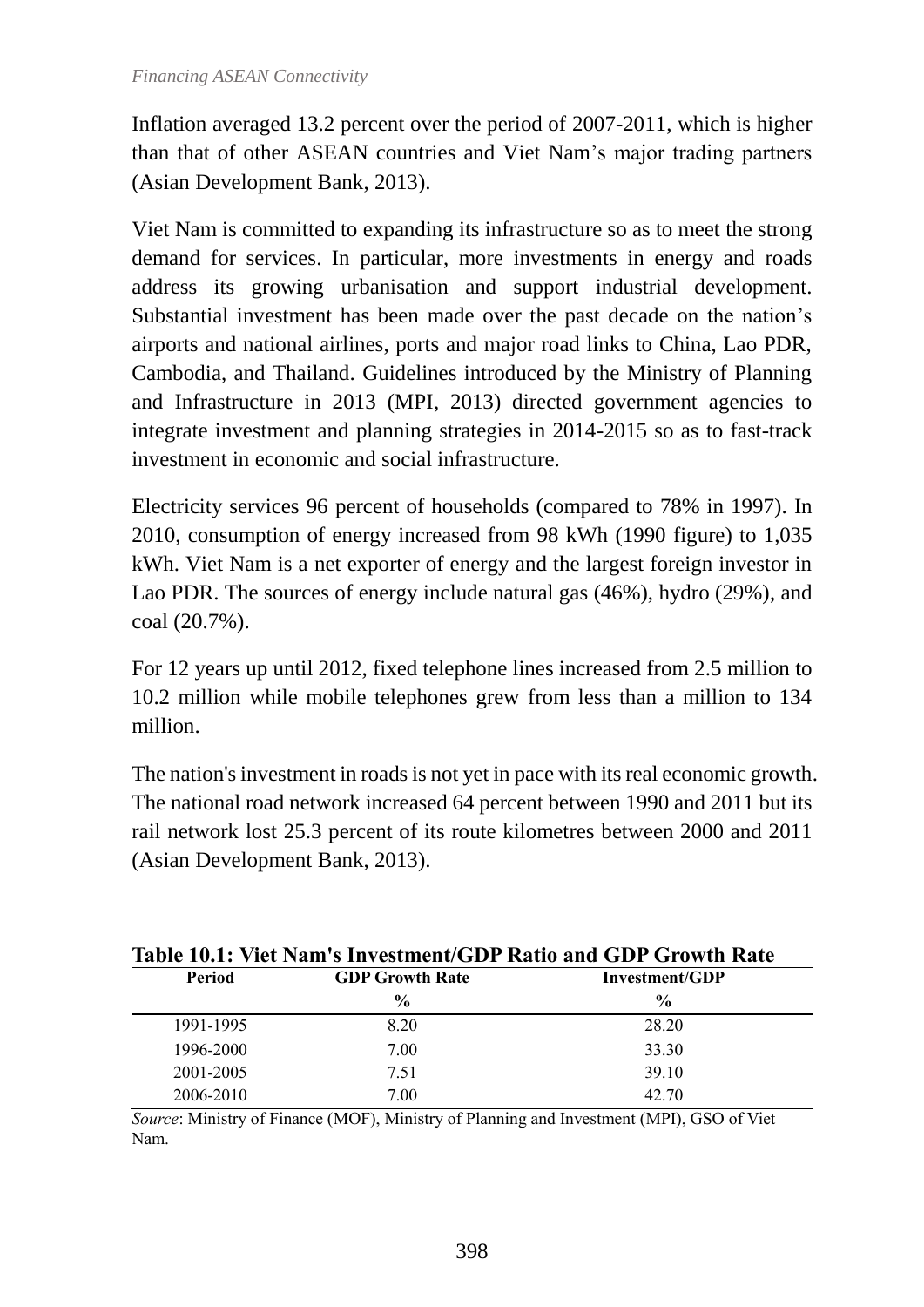|                              | 2006 | 2007 | 2008 | 2009 | 2010  | 2011  | 2012  |
|------------------------------|------|------|------|------|-------|-------|-------|
| GDP (US\$ billion)           | 60.9 | 71 O | 911  | 97.2 | 106.4 | 123.6 | 136 0 |
| Total investment/GDP $(\% )$ | 41.5 | 46.5 | 413  | 42.8 | 419   | 34.6  | 33.5  |
| GDP growth rate $(\% )$      | 82   | 85   | 63   | 5.3  | 68    | 59    | 5.0   |
| Inflation rate $(\% )$       | 75   | 12.6 | 199  | 65   | 11 R  | 186   | 6.8   |

**Table 10.2: Viet Nam's Economic Development**

*Source:* MOF, MPI, GSO of Viet Nam*.*

#### **1. Fiscal Policy**

 $\overline{a}$ 

Viet Nam's national revenue is relatively stable, averaging 25 percent of GDP in five years until 2012. Fiscal balance over the same period averaged 2.4 percent of GDP, and total government expenditure was 28.3 percent of GDP, the highest in the ASEAN. State budget revenues from oil and other exports contributed to a current account balance of 5.8 percent in 2012.

Starting 2009, total state budget outlays decreased as a result of austerity measures undertaken to stabilise the economy following the global economic crises. Even though the percentage of national spending to nominal GDP is relative stable but high inflation has decreased the real value of it. Its operational expenditures increased while investment for development declined, suggesting inefficiencies in the operation of government business enterprises, government spending, and budget management.

Vietnam's investment rate is high relative to growth, with the rate appears to be on the increase. Vietnam's ICOR averaged 4.8 during 2000-2008 and 5.4 for the period 2006-2008. It is much higher than that of NICs during the transition period from 1961-1980 such as Taiwan (2.7), South Korea (3) or some countries in the region like Thailand (4.1 from 1981-1995) and China (4 from 2001-2006). (WDI calculated by Asia Competitiveness Institute,  $2010$ <sup>1</sup>.

<sup>&</sup>lt;sup>1</sup> Source: World Development Indicators and Economist Intelligence Unit 2010; calculations by ACI.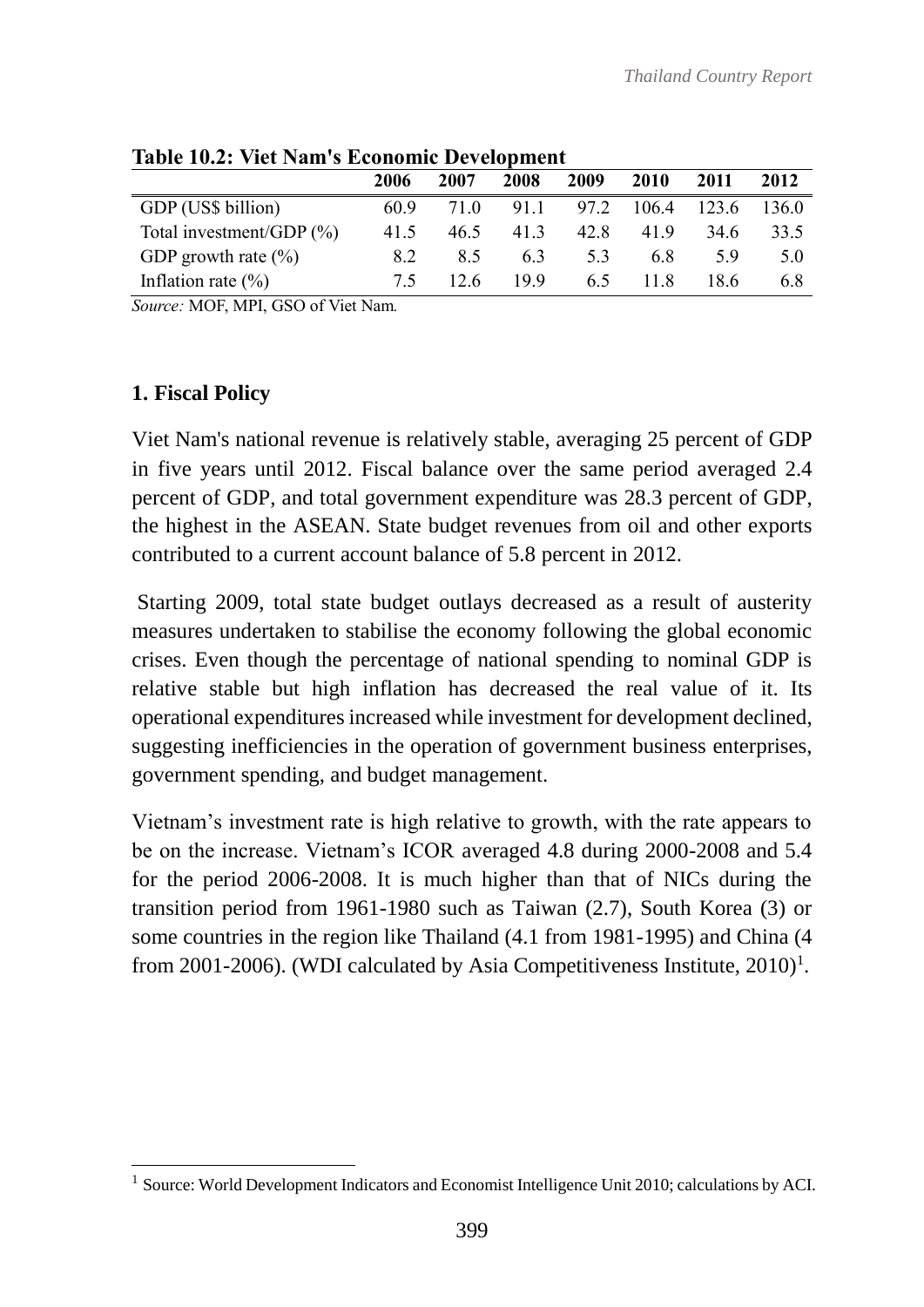|                               | 2006 | 2007   | 2008 | 2009  | 2010   | 2011   |
|-------------------------------|------|--------|------|-------|--------|--------|
| Total revenue                 | 28.9 | 28.9   | 28.6 | 27.6  | 28.0   | 26.4   |
| Taxes                         | 24.3 | 23.5   | 24.4 | 22.5  | 24.3   | 23.1   |
| Total expenditure             | 27.5 | 29.4   | 27.7 | 30.6  | 30.7   | 28.0   |
| <b>Budget Surplus/Deficit</b> |      | $-1.0$ | 0.7  | $-39$ | $-4.5$ | $-2.5$ |

#### **Table 10.3: Government Finances (GDP % at Current Prices)**

*Source: MOF.*

#### **2. Public Debt**

According to calculation from the Economic Committee of the National Assembly and UNDP in Vietnam (2013), total public debt at the end of 2011 was around 55 percent of GDP, of which 31 percent is foreign debt and 24 percent is domestic. To put this statistics in context, note that the maximum level of public debt for developing countries such as Viet Nam is recommended at 64 percent (Caner, Grennes and Koehler-Geib, 2010). Adjusting public debt for off-balance sheet items such as government business enterprises, whose debt accounts for around 55 percent of GDP, would take Viet Nam well past this suggested threshold. Thus, the government should exercise caution in the management of public debt if it wants to preserve its present credit rating and to continue attracting foreign direct investment (FDI). An additional consideration here is that public debt is principally denominated in yen, US dollars and Euro currencies, which tend to appreciate quickly during recovery from international recession, thus creating an exchange rate risk in the future. Viet Nam currently has a sovereign credit rating of B+ stable (Standard and Poor's, 2013) and has a process in place to adopt the International Public Sector Accounting Standards with the International Monetary Fund and World Bank's support<sup>2</sup>.

#### **3. Vietnam's Capital Market**

Vietnam's stock market was created in 2003 and was valued at US\$33 billion in 2012 (21% of GDP). Meanwhile, its bond market is experiencing strong growth with the highest growth rate of 14.8%, reaching US\$29 billion as of the fourth quarter of 2013. Treasury bills, central bank bonds, and government business enterprise debt securities account for 97 percent of bond market

 $\overline{a}$ <sup>2</sup>[http://www.mof.gov.vn/portal/page/portal/mof\\_en/odapp/25419463/25421473?pers\\_id=25427174](http://www.mof.gov.vn/portal/page/portal/mof_en/odapp/25419463/25421473?pers_id=25427174&item_id=93570841&p_details=1)  $&$ item id=93570841 $&$ p $&$ details=1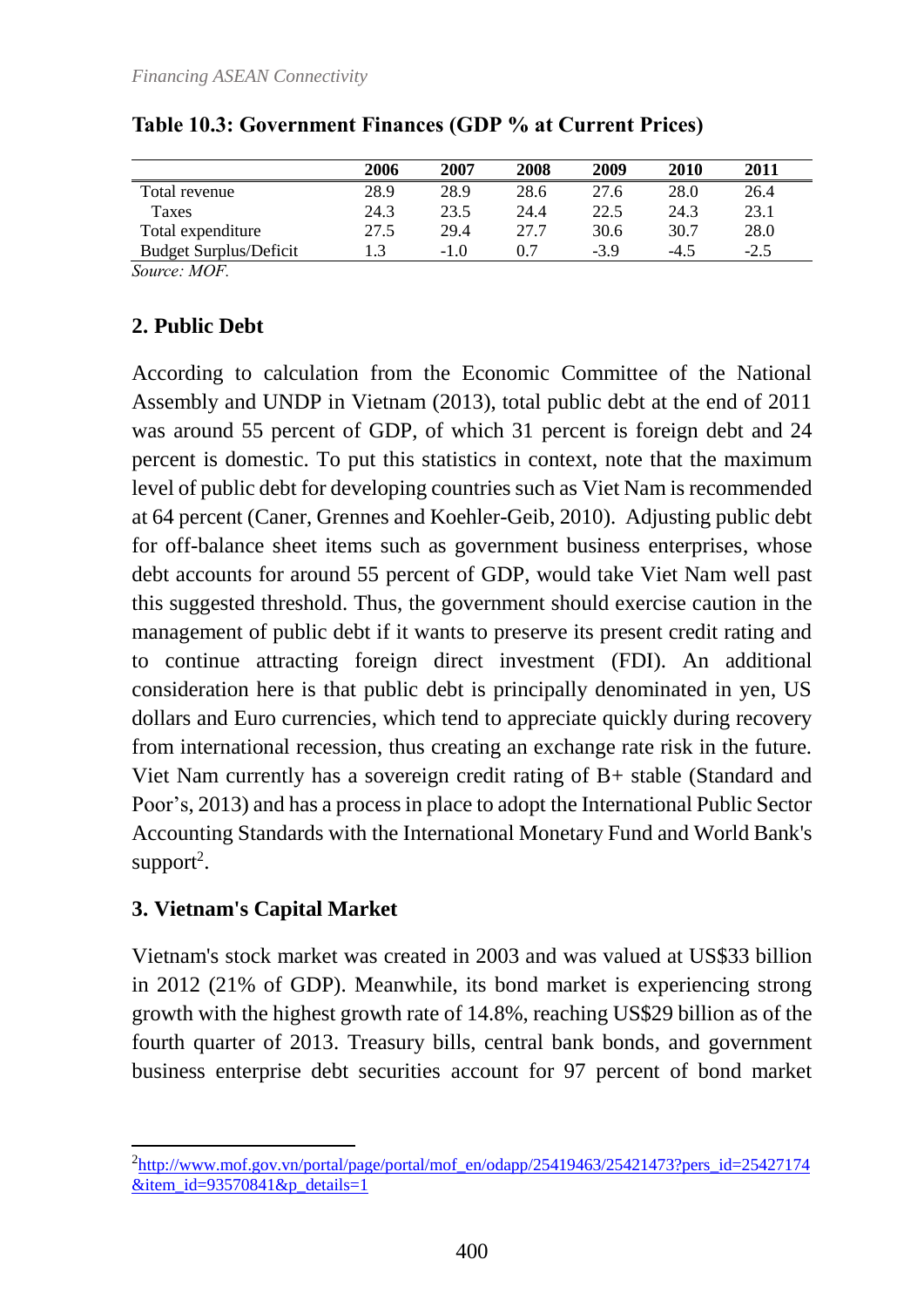instruments being traded. Private bonds have a minor and a diminishing share of the domestic bond market.

#### **4. Infrastructure Metrics**

Infrastructure is important to Viet Nam's economic development, and evidence points to a correlation between the quality of a nation's infrastructure and its international competitiveness. For instance, the present poor condition of Viet Nam's transport infrastructure adds to transaction costs, constrains better productivity and adversely affects the country's competitiveness in export markets.





**Table 10.4: ASEAN Infrastructure and Competitiveness**

| <b>Countries</b> | <b>Overall Index</b> | <b>Basic Requirements</b> | <b>Infrastructure</b> |
|------------------|----------------------|---------------------------|-----------------------|
| Malaysia         | 25                   | 27                        | 32                    |
| Thailand         | 38                   | 45                        | 46                    |
| Indonesia        | 50                   | 58                        | 78                    |
| Philippines      | 65                   | 80                        | 98                    |
| Viet Nam         | 75                   | 91                        | 95                    |
| Cambodia         | 85                   |                           | 104                   |

*Source:* World Economic Forum

*Note:* Lower value indicates improved adequacy over higher number.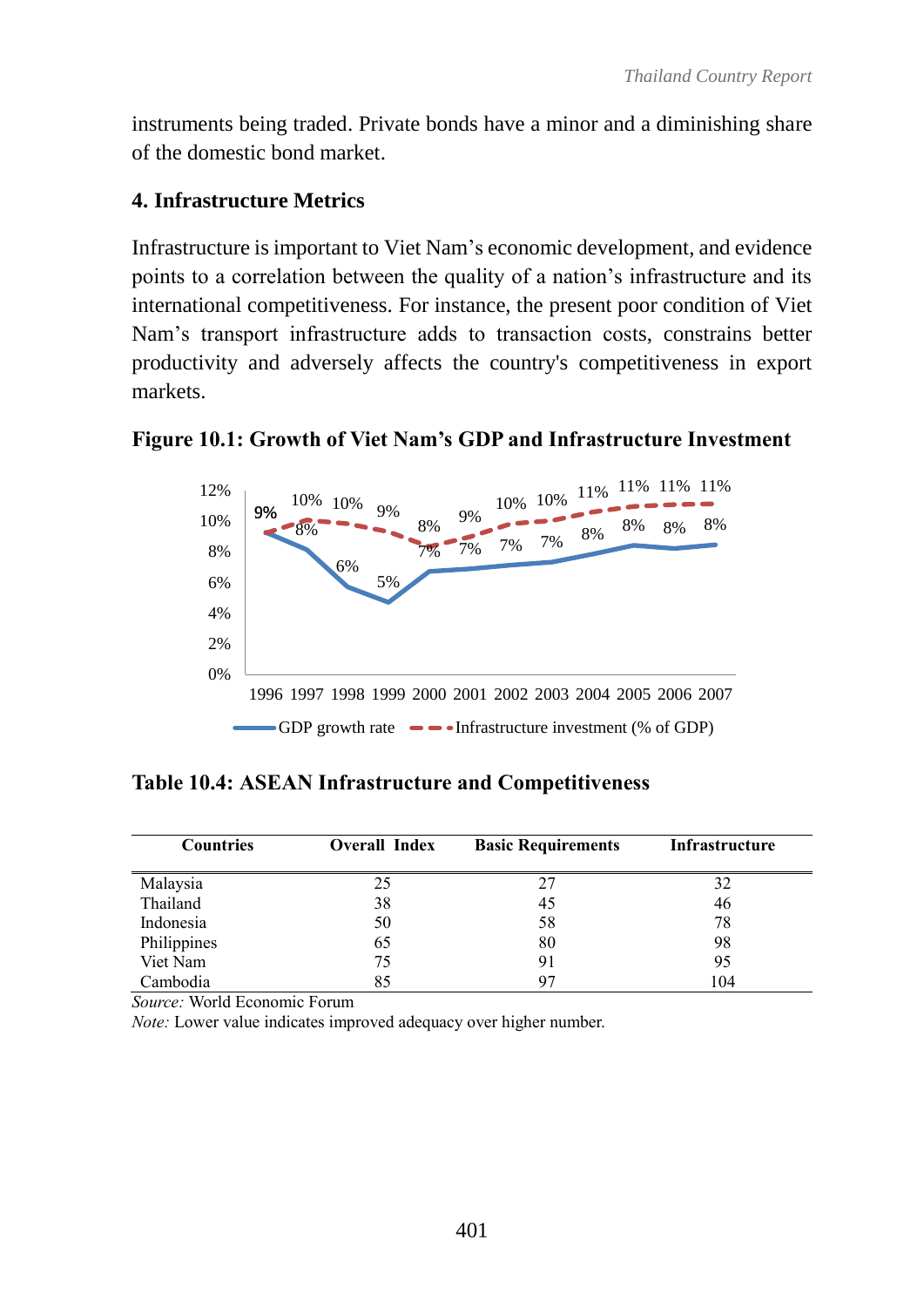|                                                        | Mean | Median |
|--------------------------------------------------------|------|--------|
| Basic Infrastructure (electricity, energy, land, etc.) | 6.5  |        |
| Transport infrastructure (roads, airports, etc.)       | 5.0  |        |
| Communications Infrastructure                          | 4.5  |        |
| Financing constraints                                  | 7.0  | 8      |
| Labour Force                                           | 5.5  |        |
| Skilled Labour, Technical Know-How                     | 6.3  | 6      |

#### **Table 10.5: Infrastructure Adequacy, Viet Nam**

*Source:* Central Institute for Economic Management (CIEM), Viet Nam.

#### **Figure 10.2: Development Status Viet Nam, Factor-Driven Economies (WEF 2012)**



# **Overview of Viet Nam's Infrastructure**

#### **1. Roads and Highways**

Asian Development Bank data indicate that Viet Nam has 256,000 km of roads, of which around 17,000 km are national highways and 23,000 km are main roads. Local and paved roads account for around 85 percent of the network, up from 47.6 percent in 2007 and 23.5 percent in the early 1990s (ADB, 2013; JICA, 2009).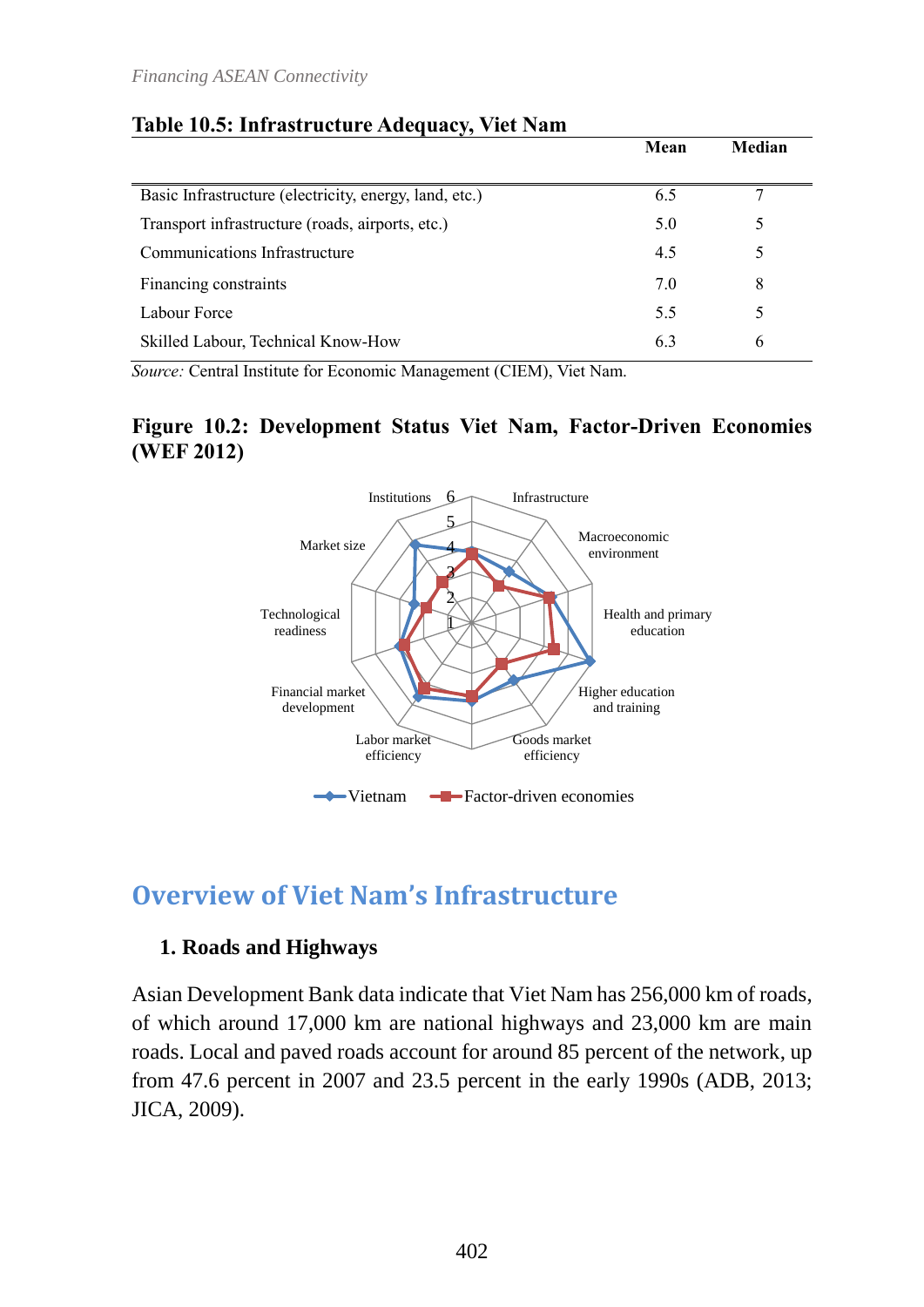About 43 percent of the road network is in good condition, 37 percent is in average condition, and 20 percent is in poor to very poor state. Provincial and local roads are narrow and unpaved, and vulnerable to adverse weather conditions, local flooding and landslides. Vietnam's national road strategy has prioritised secondary roads for rehabilitation, repair and maintenance over the local roads. However, as local roads carry greater traffic volume, congestion imposes time and cost penalties on provincial businesses, especially the low load factors for local producers and traders.

Road construction is costly, and limited budgets constrains Viet Nam's opportunities to improve land bridge freight connections to China, Thailand, Cambodia, and Lao PDR. Aside from the cost, the country has to contend with poor road conditions, inexperienced project managers, time and cost overruns, the country's long eastern seaboard, difficult subsoil conditions, and the need for higher vehicle clearances. All these impose high logistics costs, which account for up to 25 percent of GDP gross value added in 2012.

|                             | Hanoi-<br>Vinh | Beijing-<br><b>Shanghai</b> | Shanghai-Tibet |
|-----------------------------|----------------|-----------------------------|----------------|
| Length $(km)$               | 334            | 1,318                       | 1,142          |
| Speed (km/h)                | <b>200</b>     | 300-350                     | 120            |
| Time (hour)                 | 1.5            | 5.0                         | n/a            |
| Costs (US\$ billion)        | 12.9           | 22.6                        | 3.7            |
| Costs per km (US\$ billion) | 38.6           | 17.1                        | 3.2            |

**Table 10.6: Comparison of Costs for Constructing Expressways**

*Source:* Modified from Nguyen Xuan Thanh (2009).

#### **2. Railways**

Viet Nam has made significant investment since 2000 in its national railway network, mainly in upgrades, repairs and maintenance of permanent way and rolling stock although the total of 3,142 route kilometres in 2000 fell to 2,347 route kilometres by 2011 and no new routes were opened (Asian Development Bank, 2013; Ministry of Transport, 2010 and 2014). The railway network is operated and maintained by Viet Nam National Railways, a government business enterprise.

In August 2010, the Strategic Framework for Connecting Greater Mekong Subregion (GMS) Railways was endorsed at the GMS Ministerial Conference.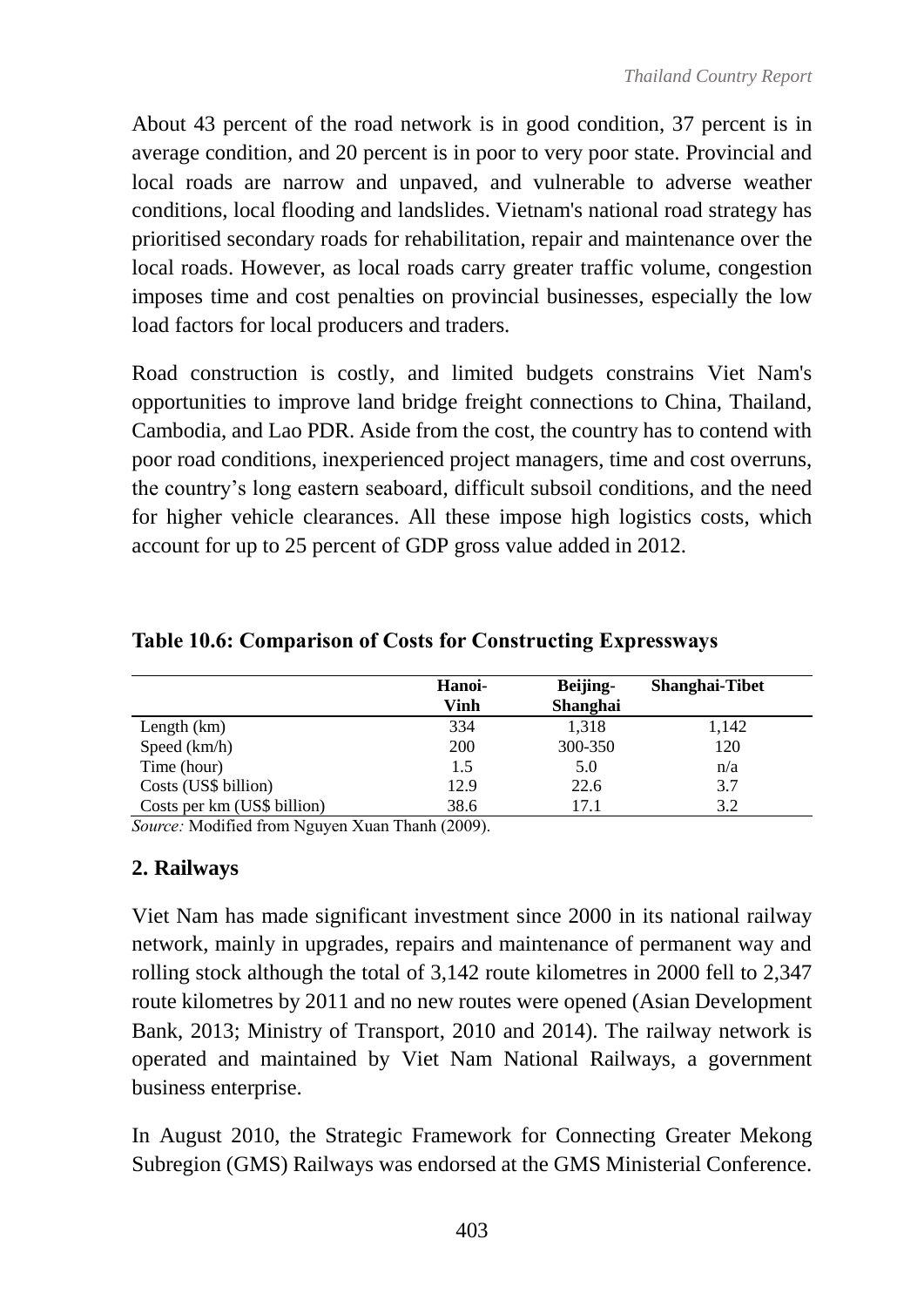Part of the plan involves a new high-speed rail network in Vietnam with an expected funding gap of up to US\$64 billion. As a Government Business Enterprise (GBE), funding of its gap will be the government's task, and assistance will be sought from multilateral agencies and the private sector.

While the railway master plan has identified the investment priorities, Viet Nam still has to increase the pace of the structural reforms in the rail sector to be able to attract external funding and reduce the financing burden on the government.

The railway network in Viet Nam is not adequately utilised and has limited operational capacity. However, because of the growing demand over the years, there is an urgency to improve the urban mass transit services in the country's two largest urban areas Hanoi and Ho Chi Minh City.

## **3. Ports**

Viet Nam has three gateway ports: Hai Phong, Cai Lan, and Ho Chi Minh City (MOT, 2013). Eighty small ports in coastal provinces service inter-provincial trade and the fishing industry. Viet Nam has no deep-water port and exports are transshipped to Hong Kong or Singapore before these are dispatched to foreign markets. Transshipment imposes transaction costs on both exporters and importers of about US\$400 per container (or US\$1.7 billion annually). The country's infrastructure plans now include looking into the feasibility of having a deep-water port.

## **4. Airports**

Viet Nam has international airports at Noi Bai, Da Nang, and Tan Son Nhat, while domestic aviation is served by over 30 regional airports. The international airports are being upgraded and a new airport is under construction at Dong Nai to replace the international traffic at Tan Son Nhat. Upgrading Viet Nam's major airports is necessary if the nation is to compete with rival destination cities in the ASEAN region and to maintain its growth in international tourism.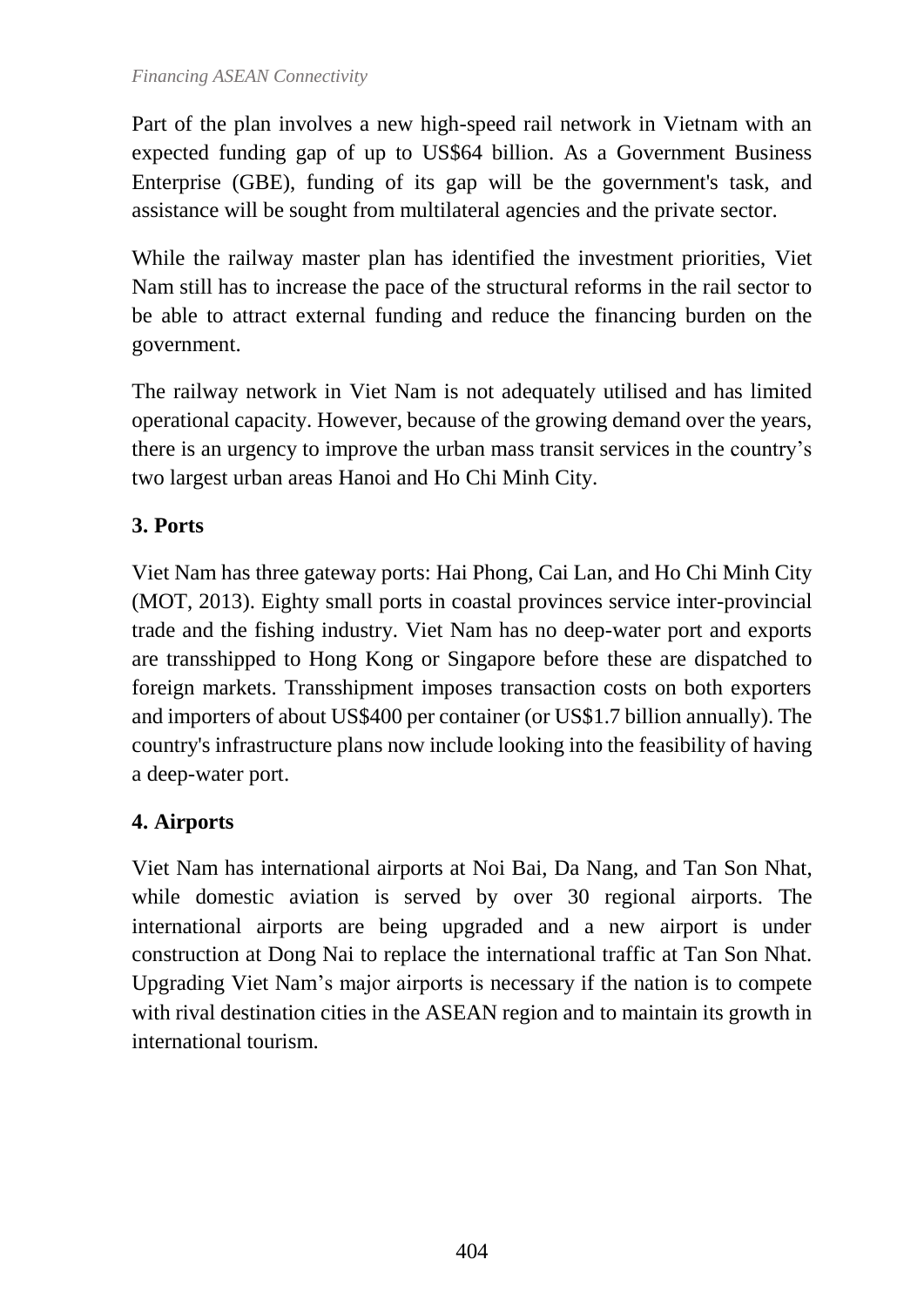

**Figure 10.3: Map of Viet Nam Connectivity**

Nguồn: Bộ giao thông vận tài (2007)

*Source:* Ministry of Transport (MOT), 2007.

#### **5. Power**

Viet Nam's rapid industrialisation and the electrification of households contributed to an increase in energy consumption from 98 KWh to 1,035 KWh per capita between 1990 and 2010. The main sources of power are natural gas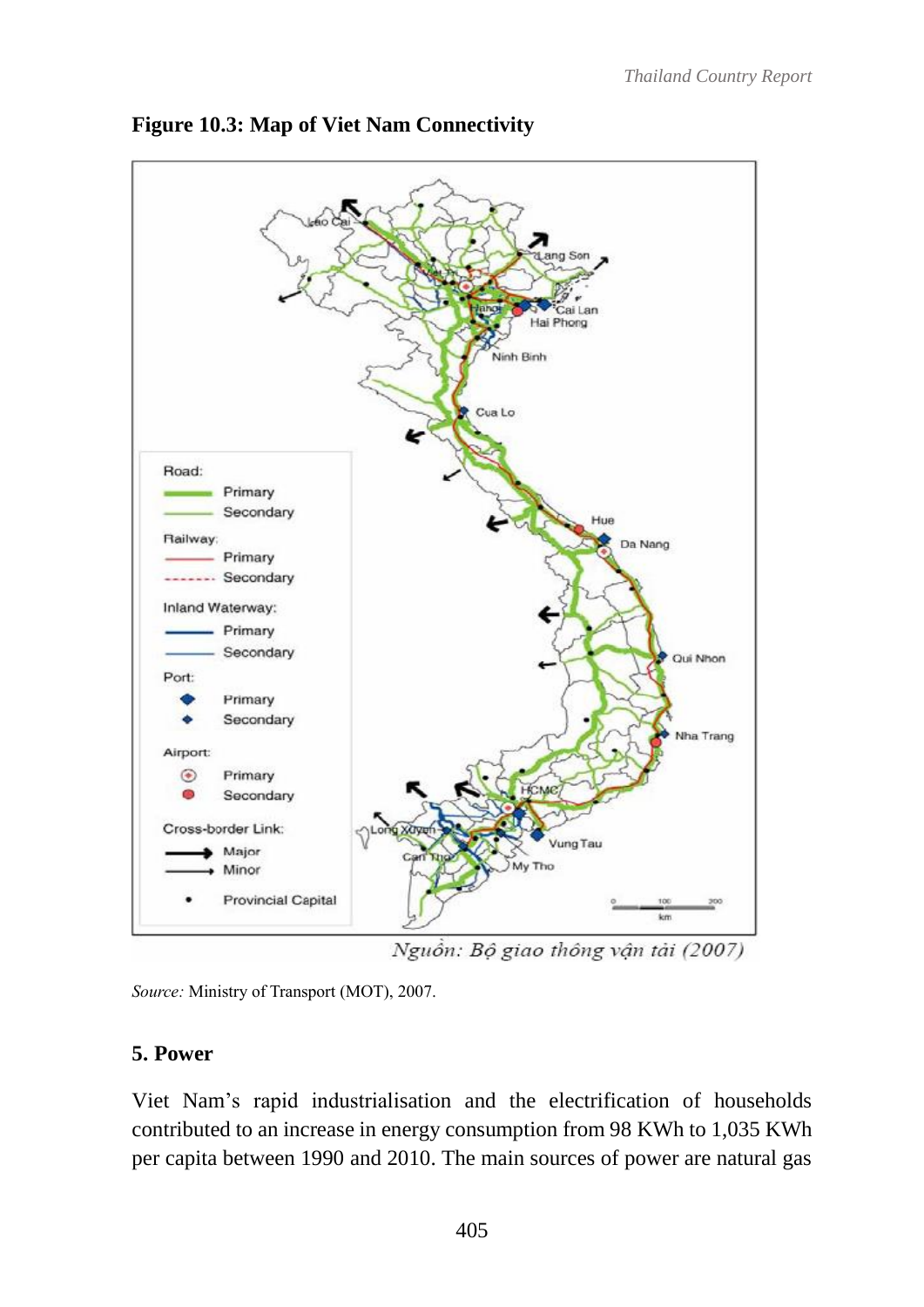(46%), hydropower (29%), coal (21%), and oil (4.2%) (Asian Development Bank, 2013).

Viet Nam has invested significant capital in energy generation infrastructure in its attempt to keep up with the increasing demand in energy. The demand, in fact, is running at around 15 percent annually, which brings many challenges on the supply side. Electricity Corporation of Viet Nam (EVN), a government business enterprise that manages the energy network, has relied on Build-Operate-Transfer (BOT) arrangements to attract private investment, technology, and management expertise. However, power blackouts and insufficient energy supply during periods of peak load are expected to increase as a result of the anticipated gap between demand and supply in 2015 and onwards.

The energy network's potential for future expansion is constrained by limited hydro capacity due to recent protracted dry seasons as well as other changing climatic conditions. Support for the new coal-fired facilities has also proven challenging as private investors favored cogeneration and gas-fired technologies that need to be located close to gas fields and are connected to distribution networks.

|                                     | 2004   | 2010   | 2015   | 2020   | 2004-2010<br>Growth<br>Rate % pa |
|-------------------------------------|--------|--------|--------|--------|----------------------------------|
| <b>Fifth Power Master Plan</b>      |        |        |        |        |                                  |
| Total sales (TWh)                   | 39.7   | 81.2   | 113.8  |        | 12.7                             |
| Generation requirement (TWh)        | 46.2   | 98.0   | 129.8  |        | 12.4                             |
| Capacity requirement (MW)           | 11,197 | 20,636 | 30,892 |        | 10.7                             |
| <b>Updated EVN Estimates (2004)</b> |        |        |        |        |                                  |
| Generation requirement (TWh)        | 46.2   | 98.0   | 138.4  | 228.0  | 13.4                             |
| Capacity requirement (MW)           | 11,197 | 24,447 | 34,250 | 42,000 | 13.9                             |

#### **Table 10.7: Power Sector Demand Growth, 2004-2020**

*Source:* Decision110/2007/QD-TTg, 18/07/2007 on Power Investment Plan 2007-2015.

#### **6. Priority Sectors**

The *2012 Global Competitiveness Report* gave Viet Nam a poor rating for its infrastructure, particularly for the quality of road and port facilities (World Economic Forum, 2012). The early priorities of the government are thus on improving road, port, and energy infrastructure services. Its major challenge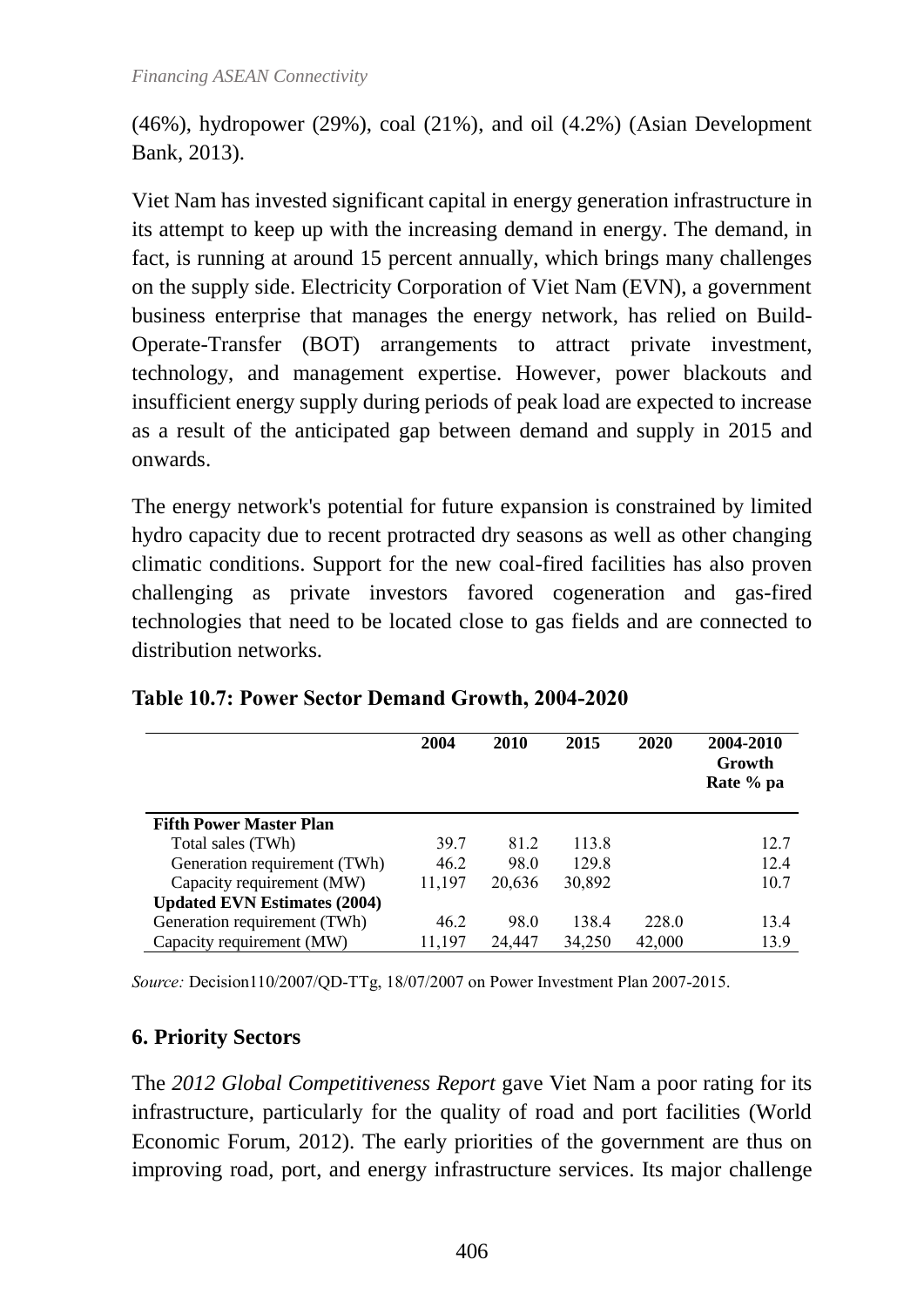revolves around how it can improve the quality and cost-effectiveness of infrastructure services so as to reduce transaction costs, improve productivity, and improve trade competitiveness.

## **7. National Development Plan for Infrastructure**

In 2011, the government adopted a five-year Socio-Economic Development Plan where increased investment in infrastructure is a central initiative. The plan designed strategies on how to sustain future economic growth and accelerate Viet Nam's social and industrial development through infrastructure spending in the transport, energy, irrigation, and information and communications technology services. Other strategic priorities include urban development, industrial and commercial infrastructure, and services in education, health and cultural activities. Around US\$16 billion annually is needed for these objectives, but the available capital only meets 55 percent of that requirement.

In the transport sector in particular, the demand for freight and passenger demand, according to the Ministry of Transport, are expected to respectively increase by 7.3 percent and 12 percent annually during 1990 to 2030 (Ministry of Transport, 2007). The plan includes the construction of two subway systems in Hanoi and Ho Chi Minh City at a cost of US\$15 billion.

## **8. Transport Infrastructure**

Among the major regional economies in Viet Nam, demand for transport services is highest in the Mekong Delta (22%), the Red River Delta (18%), the Northeast (18%), Central Highlands (14%), North Central (9%), South Central Coast (7%), Southeast (6%), and the Northwest (6%). Roads draw majority of the investment (88%), followed by ports (6%), rail (3%), and airports (2%).

The investment gap in the urban transport sector is significant. For Hanoi, total investment needed is US\$12.7 billion, which consists of the road's share of US\$6.8 billion (54%) and urban transit's share of US\$5.4 billion (43%). For Ho Chi Minh City, the road's share and the urban transit's share are US\$11.2 billion (51%) and US\$9.8 billion (42%), respectively. These costs are too large to be borne by the cities alone and will require additional capital from the national government, multilateral development agencies, and the private sector.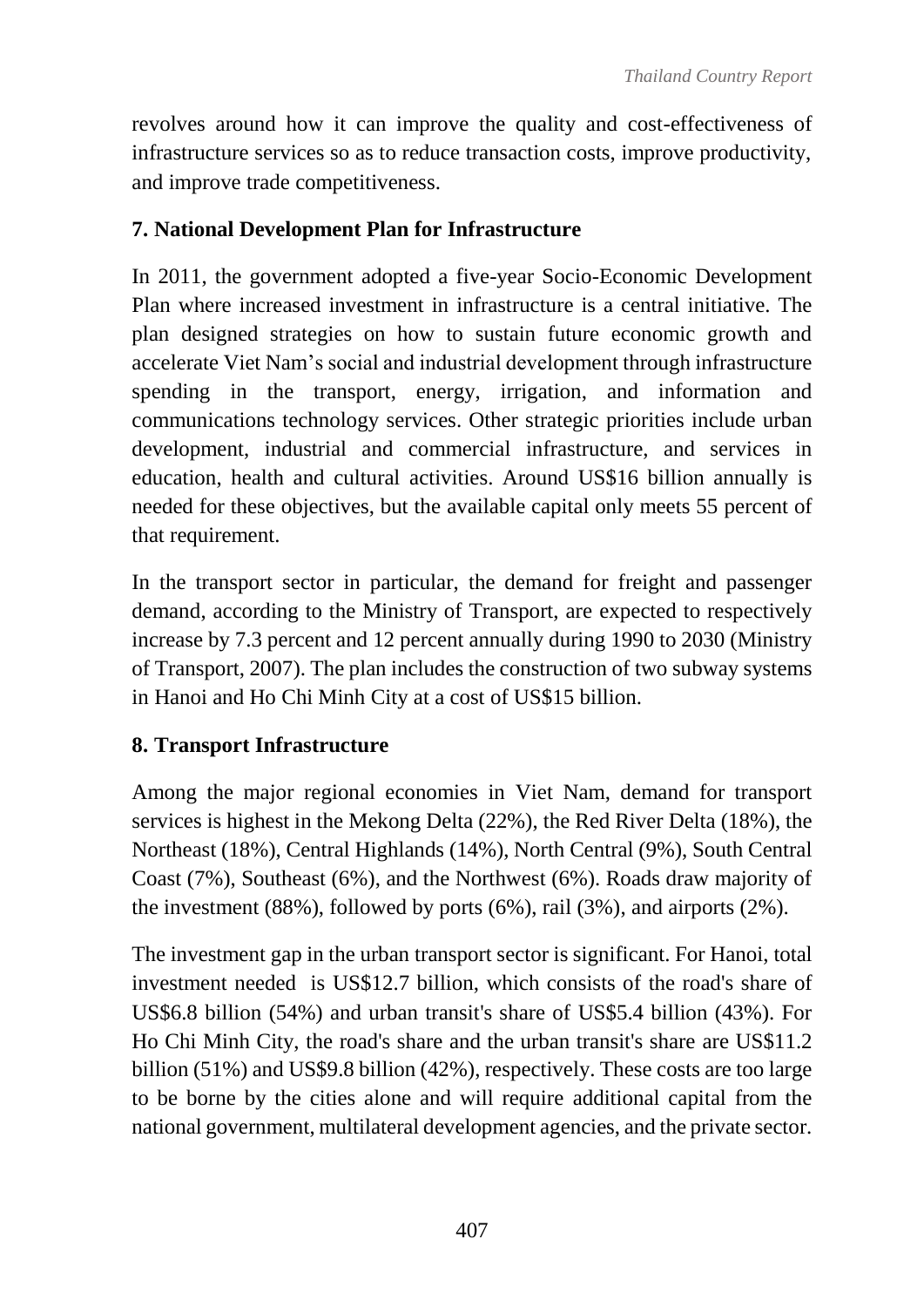## **9. Energy Infrastructure**

Energy consumption in Viet Nam has increased at an average 13.5 percent over the past 10 years, significantly higher than the country's real rate of economic growth. Demand is expected to reach 257,000 GWh in 2020, an increase from 46,000 GWh in 2005, with Viet Nam to become a net energy-importing country around 2015. So as to achieve long-term sustainable economic growth, new energy sources and further development of transmission and distribution infrastructure are necessary. It would also require diversifying the sources of energy and implementing energy savings measures, including demand management. The capital necessary to meet energy demand growth for the period 2006-2015 under the Power Development National Plan is estimated at US\$75 million.

# **Financing Viet Nam's Future Infrastructure**

Viet Nam faces certain challenges in getting the capital needed to increase infrastructure spending in the transport and communications sectors. Infrastructure capital is drawn from three sources:

- Government investment from consolidated revenue and debt (28%)
- Domestic and foreign private investment and user charges (35%)
- Loans and grants from overseas development assistance agencies (37%).

The contribution from each source of financing changes over time. Recent data show that financing from the government and overseas development agencies has declined, while investment from the private sector has increased. Private investment has been generated due to the wider use of Public-Private Partnership (PPP) transactions in the energy sector.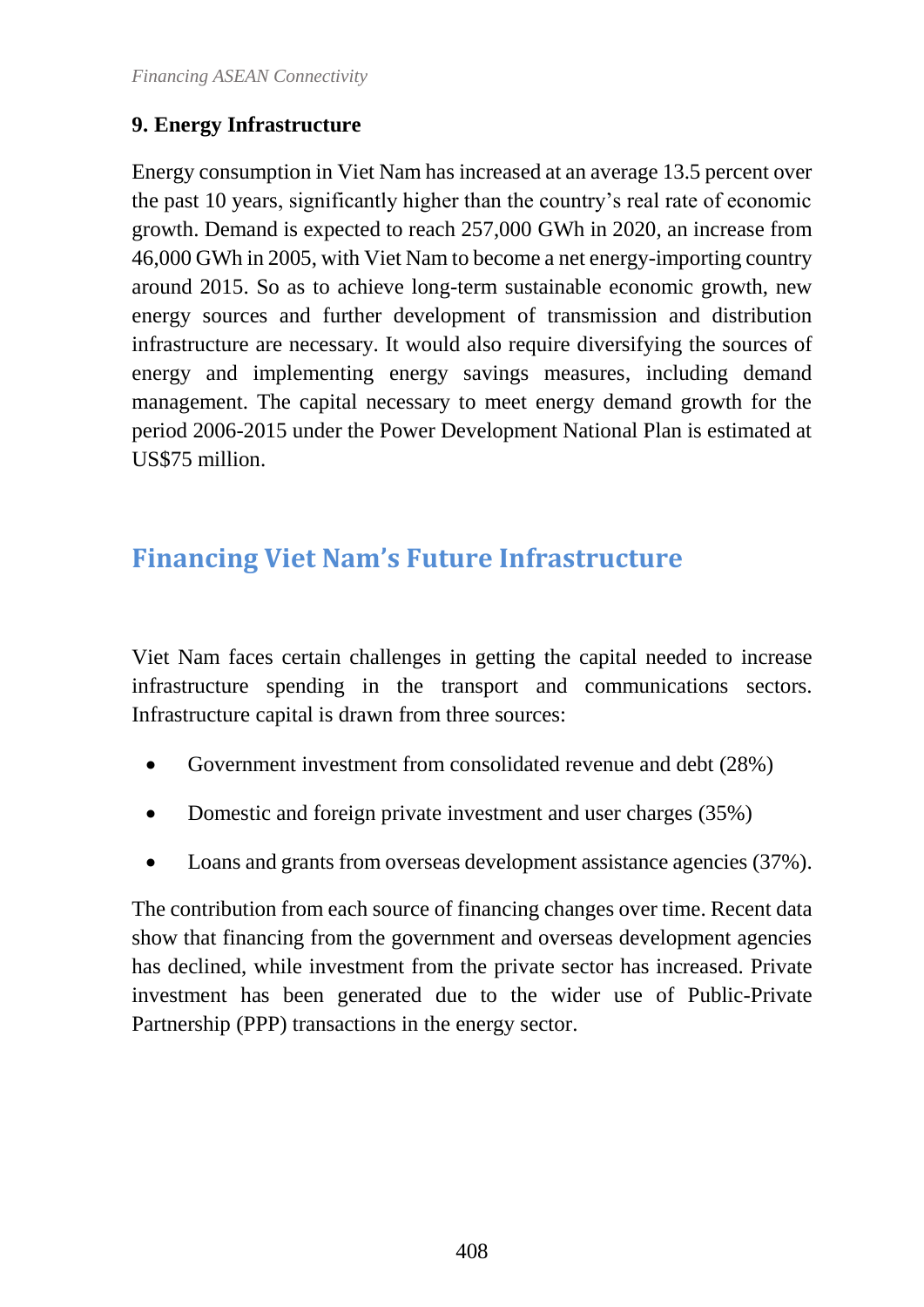#### **10. Transport Investment**

Transport projects are mainly funded by the state budget and overseas development assistance (ODA) and implemented by state-owned business enterprises. Implementation problems with subnational government agencies and government business enterprises pertain to budgetary and time management, capital allocation issues, and payment delays leading to slippage in construction schedules. These problems have contributed to a decline in bank-financed amount in transport infrastructure in recent years to less than 12 percent of project funding (see Figure 10.4).



#### **Figure 10.4: Infrastructure Financing for Viet Nam**

*Note:* ODA = Official Development Assistance.

*Source:* Reproduced from Viet Nam's Infrastructure Challenge: Infrastructure Strategy - Cross Sectoral Issues, 2006, World Bank.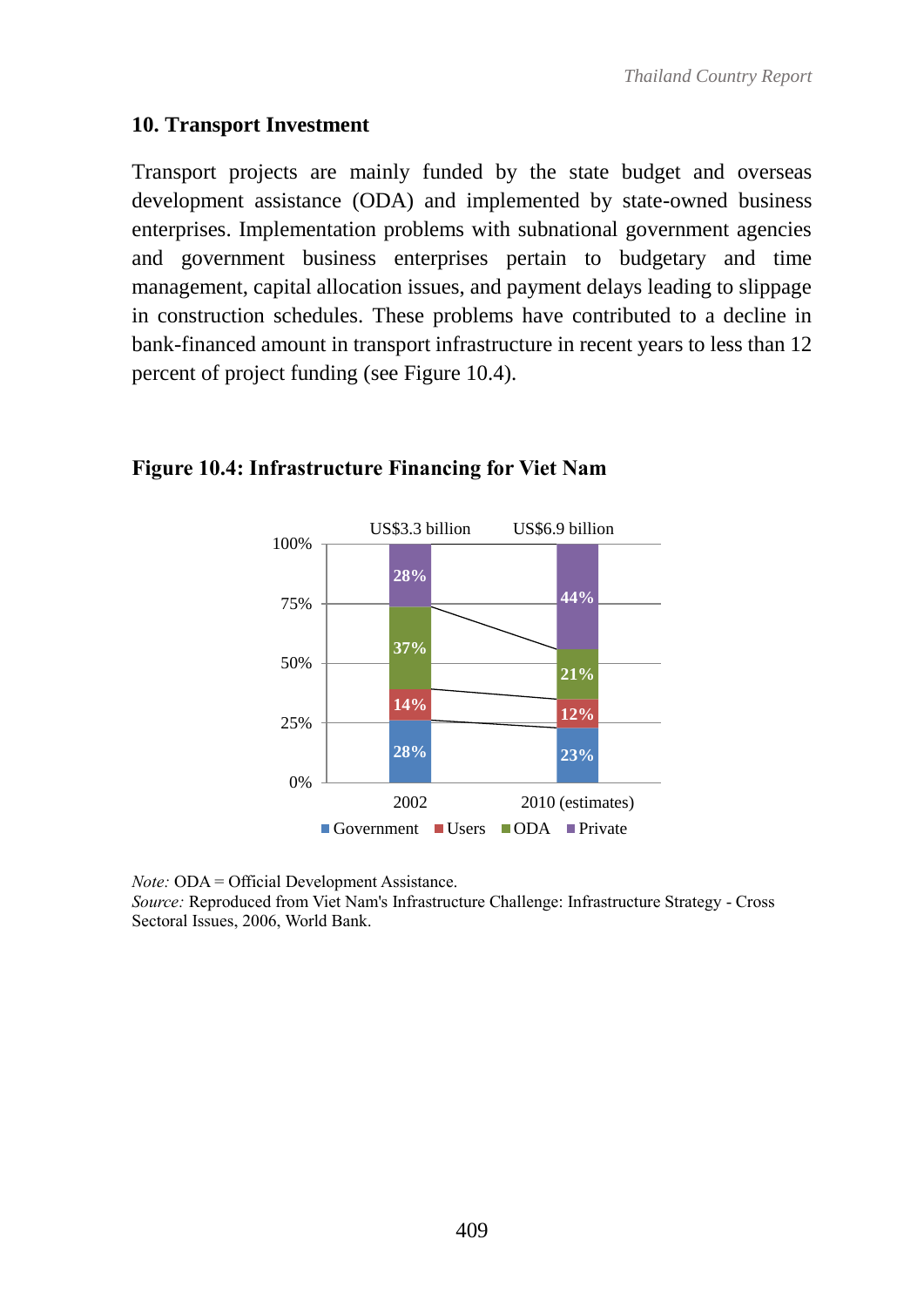

**Figure 10.5: Type of Private Investment Projects in Viet Nam (1994-2010)**

*Source:* WB PPI Database.

In the past 10 years, BOT transactions have made a significant contribution to investment in the energy and telecommunications sectors. There is a small number of transport projects that have been undertaken under the BOT scheme around Ho Chi Minh City and neighbouring provinces, the most important of which is the Nguyen Van Linh Boulevard. This US\$100 million project is a 17.8-km toll road connecting Highway 1 and Tan Thuan Export Processing Zone in the south of the city. It is a joint venture of the Taiwanese CT&D Company and Tan Thuan Industrial Promotion (IPC). The project requires significant government financial assistance as toll fees are insufficient to cover the maintenance costs.

Another private sector-delivered BOT project was the 13.4-km road connecting Tan Son Nhat Airport to the ring road of Ho Chi Minh City. This US\$340 million project was designed, delivered and completed by the South Korean company GS E&C in 2008. Government assistance to this project took the form of a grant of land to the company for future real estate development.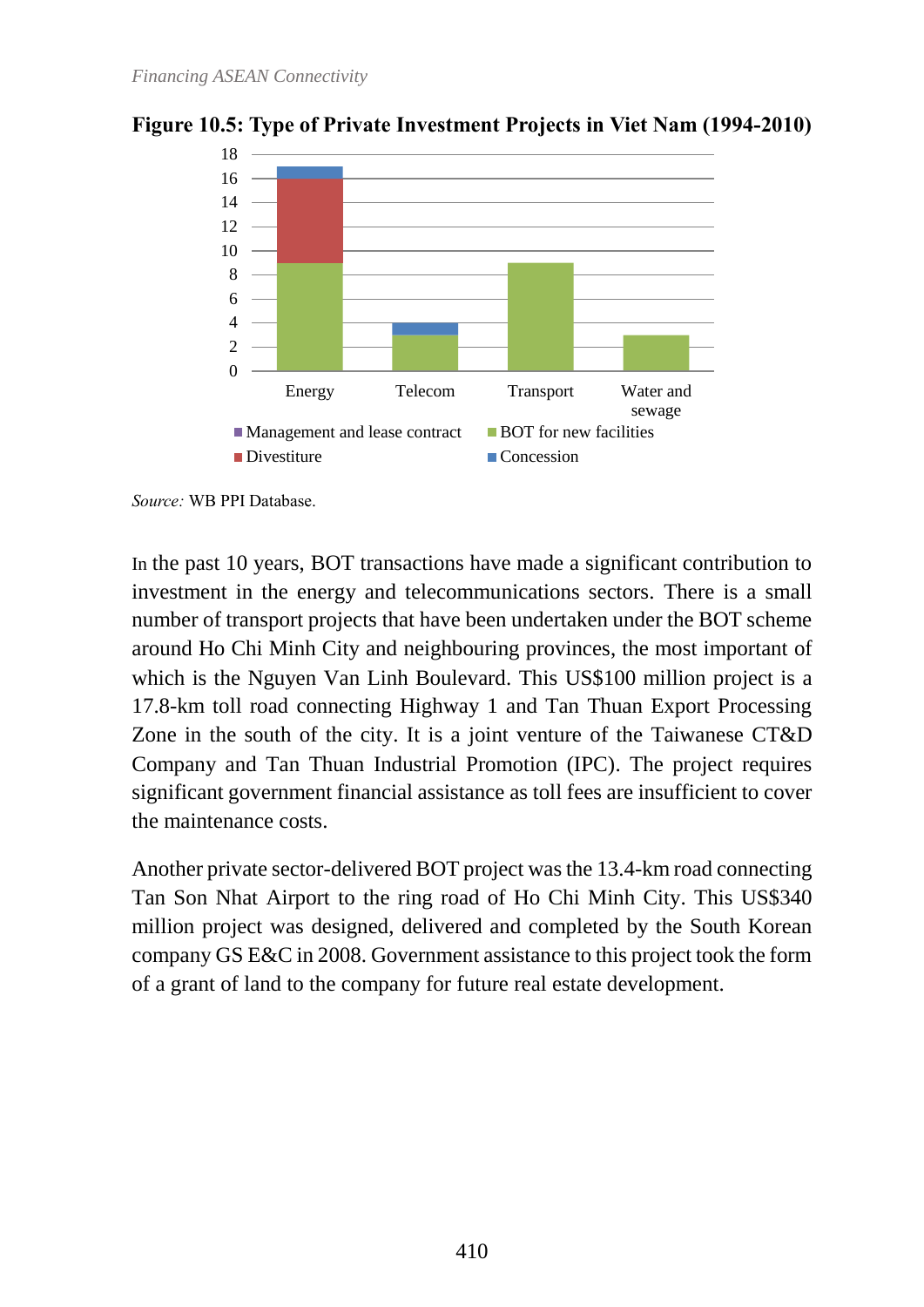|                     | <b>BOT</b> Projects in                                                   | <b>BOT</b> Projects in                                                                                                 | <b>BOT</b> Projects in                                                                                               |
|---------------------|--------------------------------------------------------------------------|------------------------------------------------------------------------------------------------------------------------|----------------------------------------------------------------------------------------------------------------------|
|                     | <b>Operation</b>                                                         | Implementation                                                                                                         | <b>Planning</b>                                                                                                      |
| Capital             | Approx. US\$350m                                                         | Approx. US\$5,000m                                                                                                     | Approx. US\$8,600m                                                                                                   |
| Typical<br>projects | Yen Lenh Bridge,<br>Hanoi-Cau Gie<br>Highway, Nguyen Van<br>Linh Highway | Cau Gie-Ninh Binh<br>Highway, Lang-Hoa Lac<br>Highway, Trung Luong-<br>Can Tho Highway, Long<br>Thanh-Dau Giay Highway | Hanoi-Lang Son<br>Highway, Hanoi-<br>Halong Highway, Dai<br>Giay-Nha Trang<br>Highway, Bien Hoa-<br>Vung Tau Highway |

#### **Table 10.8: BOT Projects in Transportation Sector**

*Source:* Ministry of Planning and Infrastructure, 2012.

#### **11. Port Investment**

Two port projects in the south of the country have been completed with foreign investment at Beria Serece (bulk cargo port) in Ba Ria Vung Tau province (containers port). A proposal to develop a strategic port at Cai Mep Thi Vai failed because of lack of project support. Negotiations are under way to get the Ministry of Transport to undertake the project with ODA from Asian Development Bank.

#### **12. Power Investment**

Recent years saw government business enterprises such as Petro Viet Nam (PVN) and Viet Nam Coal and Mineral Corporation, Vinacomin invest in coal and gas-fired generation facilities. Also, a number of energy projects with BOT arrangements have been delivered (Cooper, 2004) although the government does not pay capacity charges or enter into take-or-pay power purchase agreements with private investors. However, if the country is to meet the required generating capacity in the future, infrastructure projects must be attractive enough to lure more investments from the private sector. Thus, these capacity charges or take-or-pay arrangements may now have to be considered for projects that require higher base load output rates.

Most independent power producers buy gas from state-owned gas companies and sell electricity to state-owned transmission and distribution companies. These transactions require some certainty over future prices to avoid a mismatch between input and output costs. Multilateral development institutions, therefore, can provide energy projects in Viet Nam some help on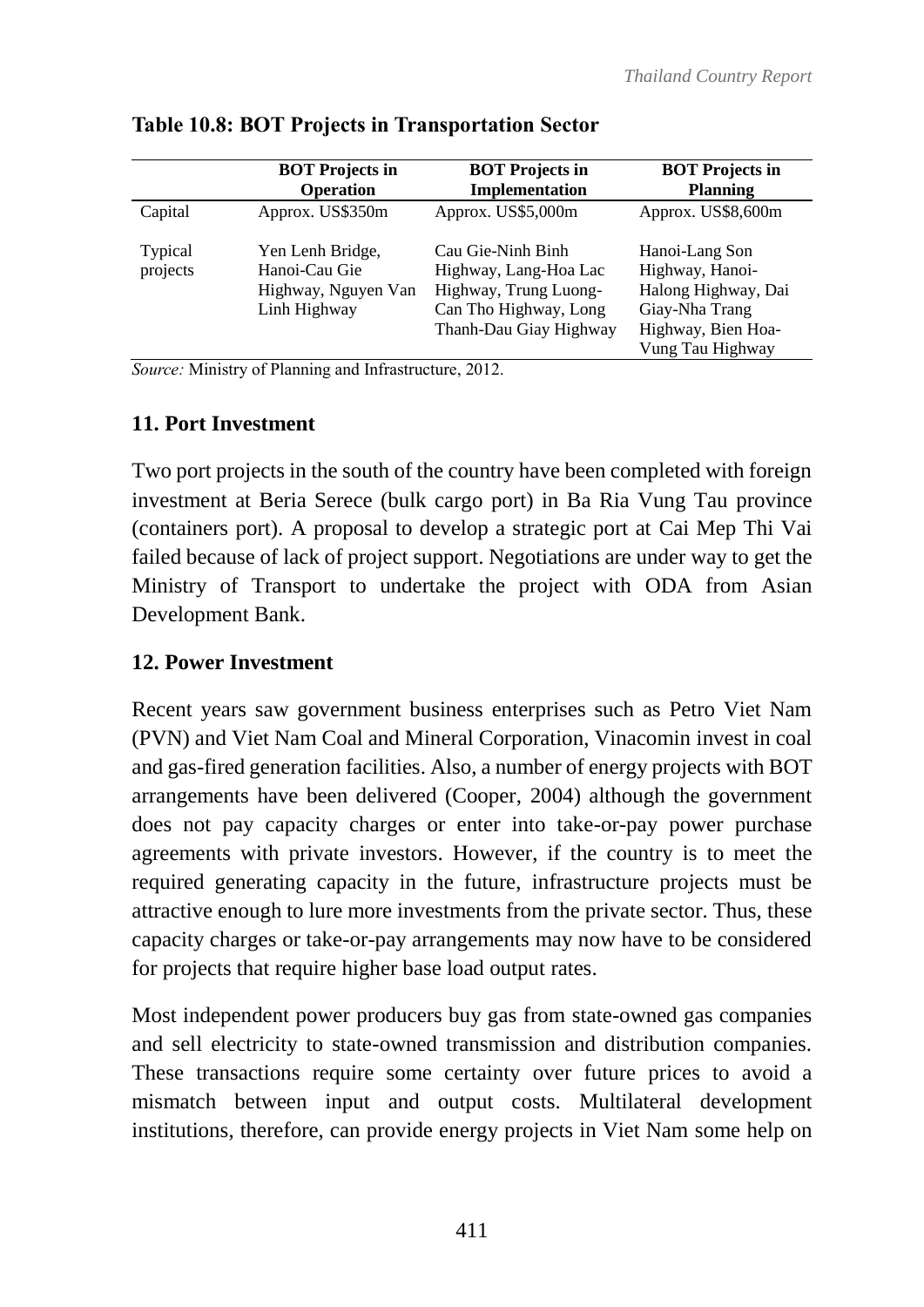political or currency risk insurance or guarantees, aside from assistance with subordinated debt and mezzanine financing.

## **13. Viet Nam and ASEAN Connectivity**

The ASEAN Connectivity initiative is particularly important for Viet Nam's economic and social development as it promotes the nation's potential as a gateway between mainland China's Yunnan Province and Lao PDR as well as to the island countries of the ASEAN via the South China Sea. Viet Nam is also strategically located between South East Asia and the southern and western provinces of China.

Without the ASEAN connectivity, Viet Nam lacks land transport links to Myanmar and has restricted transport links to Lao PDR and Thailand. Its lack of a deep-water port also limits its sea transport links to ASEAN member countries.

Because of the potential benefits from greater connectivity within ASEAN, Viet Nam has committed to support projects that improve connectivity and facilitate greater regional trade and commerce. This includes one-stop border processing of customs and immigration services and participation in specific multilateral initiatives such as the East West Economic Corridor programme. Viet Nam has also aligned its national infrastructure development strategy with the ASEAN Connectivity programme so as to facilitate trade with Lao PDR, Cambodia, and Thailand; and with ASEAN member countries and China.

Specific projects include the economic corridor between Viet Nam and China that encompass Kunming, Lao Cai, Hanoi, Hai Phong, and Quang Ninh. This corridor is an important part of the free trade zone between China and ASEAN and the shortest path connecting the western provinces of China with the ASEAN through Hai Phong Port. Recent projects that are nearing completion include the transnational Hai Phong, Hanoi, Lao Cai, Hekou and Kunming freight and passenger railway service and the 264-km Trans-Asia Highway AH14 that connects Hanoi and Lao Cai. This road provides a key link in the Kunming-Quang Ninh economic corridor and is one of the largest and most expensive road construction projects undertaken in South East Asia.

Plans are in place for a 3,262-km north-south high-speed motorway to connect with the North-South, East-West and the South Economic Corridors; and a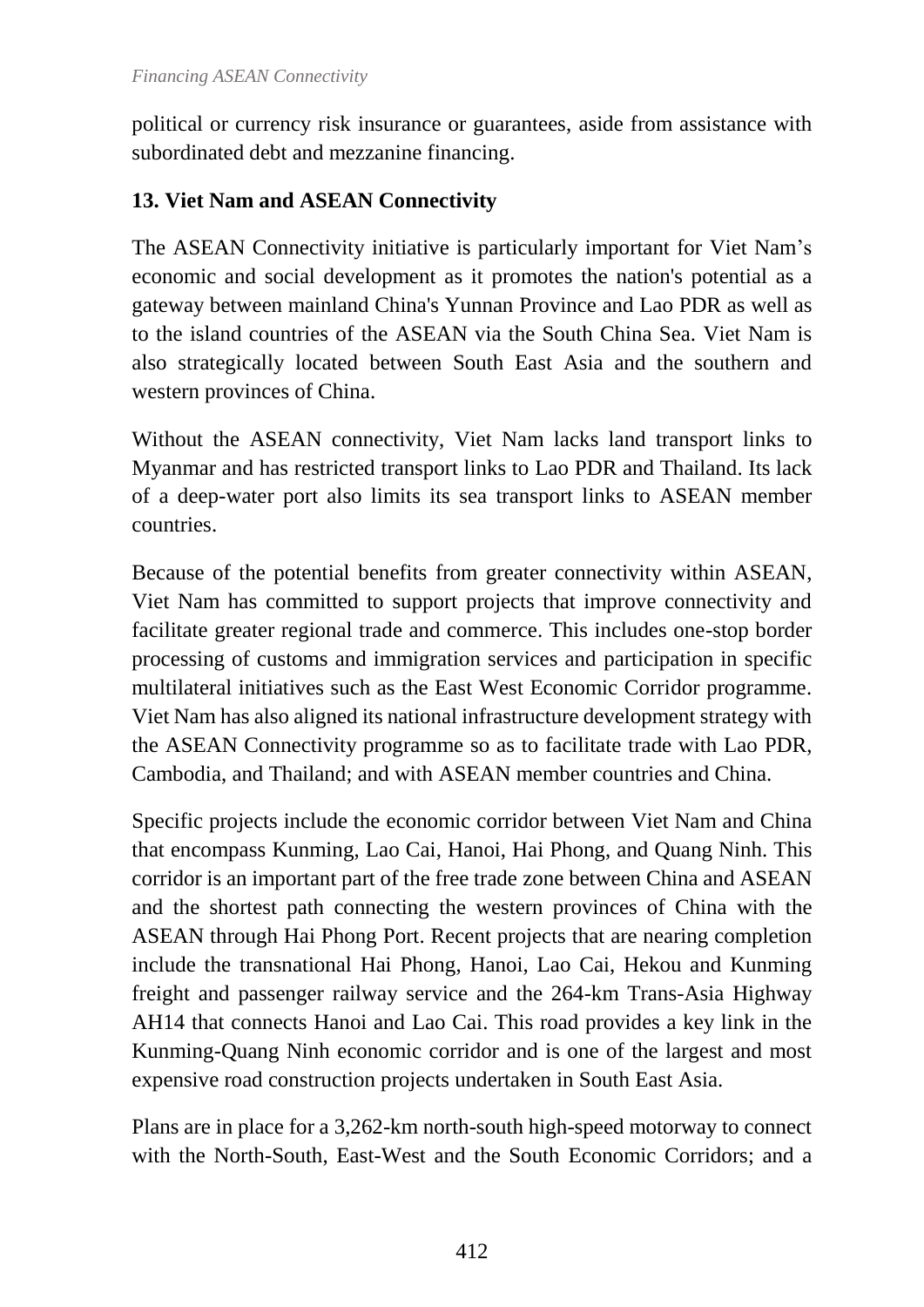1,099-km highway system in the north of the country with radial routes connecting Hanoi and the northern provinces with cross-border links to China. The project has seven roads:

- Lang Son, Bac Giang and Bac Ninh section (130 km);
- Hanoi to Hai Phong section (105 km);
- Hanoi, Viet Nam Tri and Lao Cai section (264 km);
- Noi Bai, Ha Long to Mong Cai section (294 km);
- Hanoi, Thai Nguyen to New Market (Bac Kan) road (90 km);
- Lang, Hoa Lac to Hoa Binh section (56 km); and
- Ninh Binh, Hai Phong to Quang Ninh section (160 km).

The road from Thailand to the port of Da Nang opened in 2009 and National Roads 6, 7, 8, and 9 connecting to the border with Lao PDR have priority upgrade works in progress. National Road 9 from Quang Tri City to Lao Bao Economic Zone on the border with Lao PDR is also being upgraded.

With the help of ADB, Viet Nam has rehabilitated and expanded roads, bridges, ports, and airport infrastructure from the Lao Bao border gate to the port of Da Nang, Hue, Quang Binh, and Ha Tinh. Viet Nam also has special economic zones in Lao Bao (Quang Tri) and Vung Ang (Ha Tinh) that will benefit from improved road transport to neighbouring countries. The Highway Master Development Plan includes construction of two highways to Lao PDR, the 34 km Hong Linh (Ha Linh) to Huong Son (Ha Tinh) road, and the 70-km Cam Lo (Quang Tri) to Lao Bao (Quang Tri) road.

Railway services to Lao PDR are also under evaluation. The proposed Vung Ang, Tan Ap to Mu Gia section is under pre-feasibility study with technical assistance provided by the South Korean government.

The ongoing evaluation also extends to ports and how they contribute to intra-ASEAN connectivity. The deep-water port of Vung Ang-Son Duong is the shortest route to the sea for Lao PDR and the northeastern provinces of Thailand and Myanmar. Currently, the Vung Ang Port has facilities for vessels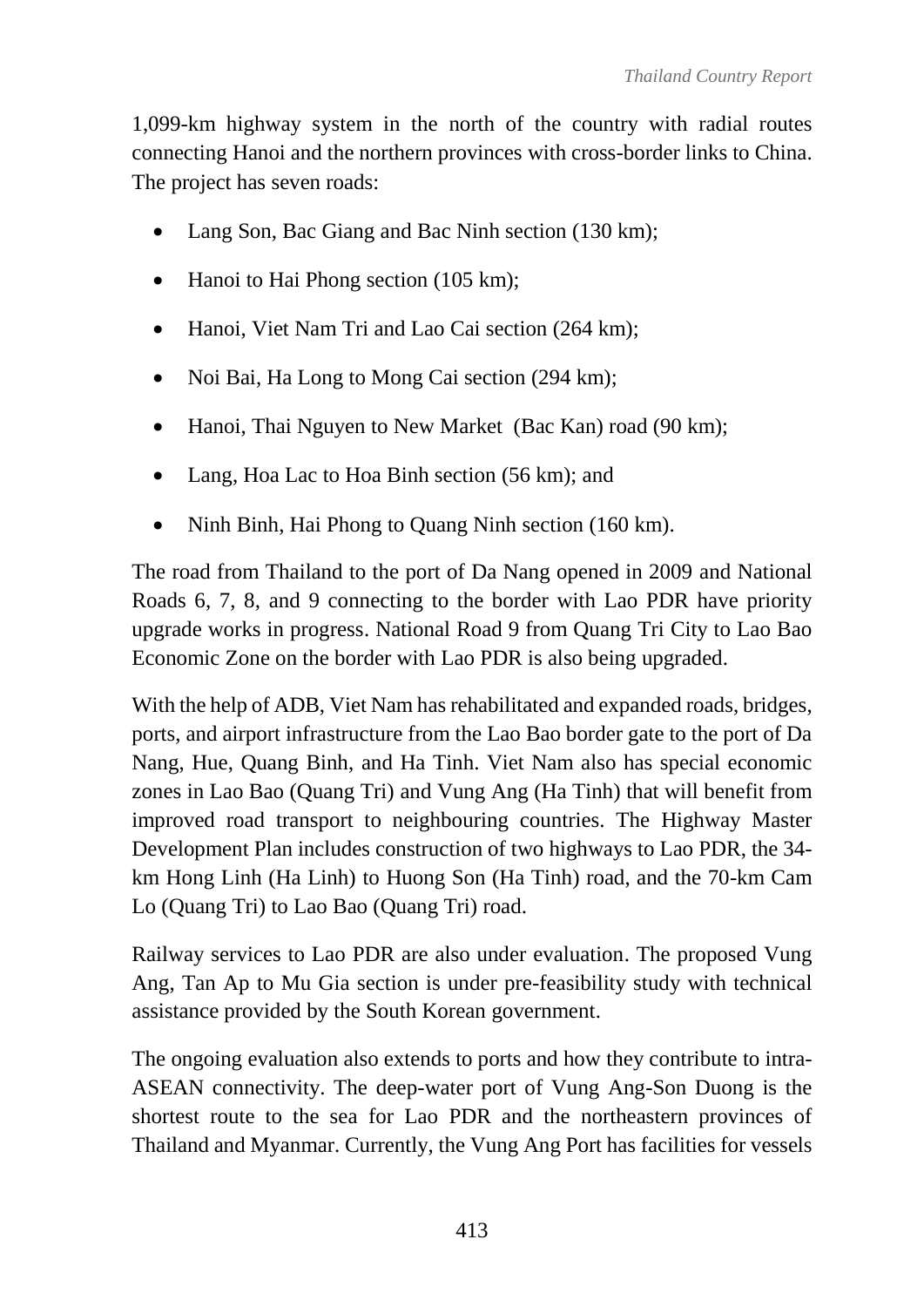of up to 5,000 tonnes, and the Son Duong deep-water port is expanding its capacity to accommodate vessels of 30,000 tonnes.

Enhancing the country's connectivity to Cambodia are highway projects from the border to Ho Chi Minh City. There is also a 128-km railway project—part of the Singapore-Kunming Rail Link (the Ho Chi Minh City-Loc Ninh Railway Project) —whose feasibility study was completed in 2012 and includes 12 stations between Di An Station in Binh Duong province and the terminus station Hoa Lu on the border of Binh Phuoc province. Total investment is expected to be US\$438 million but sourcing capital for the project is difficult and progress is slow. Viet Nam has then prioritised construction of a new border rail project at Hoa Lu in Binh Phuoc province that is scheduled for delivery between 2016 and 2020.

Some road connections to Cambodia are either in the planning phase or have commenced construction. These include National Highway 13 from Ho Chi Minh City to Binh Phuoc at the Hoa Lu border crossing, and rehabilitation and upgrade works on National Highway 22 from Ho Chi Minh City to Moc Bai (Tay Ninh).

Other projects include the upgrade of existing border roads and construction of a concrete all-weather highway that connects Ho Chi Minh City to Ca Mau and include the following stages: 69-km Thu Dau Mot (Binh Duong) to Chon Thanh (Binh Phuoc) section; 55-km Ho Chi Minh City-Moc Bai (Tay Ninh) section; 160-km Quy Nhon (Binh Dinh) to Pleiku (Gia Lai) section; 200-km Chau Doc (An Giang), Can Tho to Soc Trang section; the 225-km Ha Tien, Rach Gia (Kien Giang) to Bac Lieu province; and the 150-km Ca Tho to Ca Mau section. All border gates are being progressively upgraded until 2020.

Connectivity in the energy sector is another priority area. Viet Nam in fact was part of the working groups at the 28th ASEAN Energy Ministers Meeting. Here, it took an active part in helping develop the ASEAN energy cooperation framework for the ASEAN grid planned for 2020.

Viet Nam is also investing and providing technical assistance for the hydroelectric projects in Cambodia and Lao PDR. In the past 10 years, Viet Nam had constructed new transmission lines to Lao PDR. Plans for new lines to Thailand and Myanmar and eventually to other ASEAN countries are under way.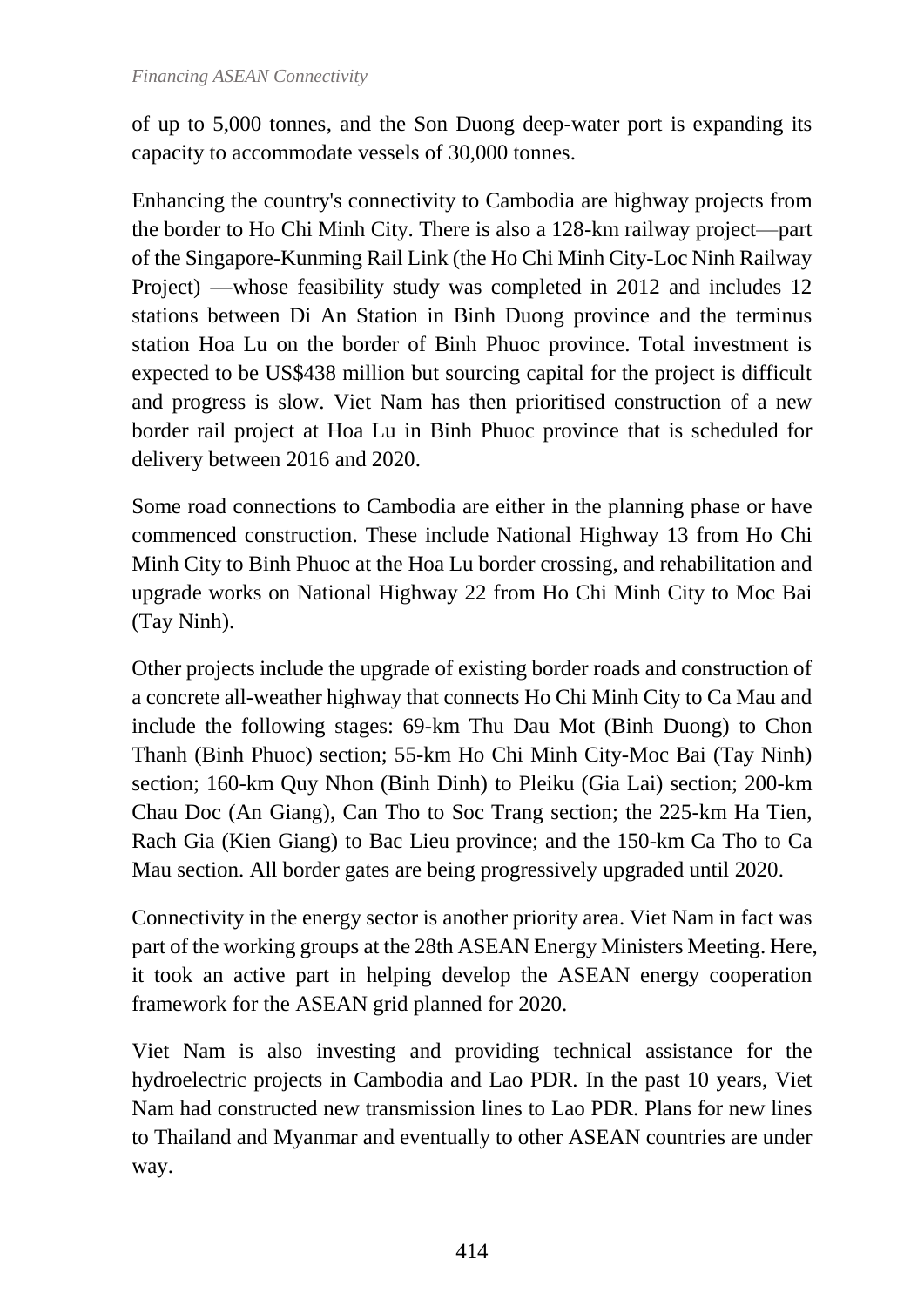Viet Nam's plans on new capital spending to improve its connectivity with ASEAN countries are not without challenges. First, the capital outlay increases external debt and consequently limits its fiscal options. Second, Vietnamese social and business communities have limited awareness about the ASEAN, which may need to be addressed with an information dissemination programme on or before 2015.



**Figure 10.6: Overall Ranking Infrastructure Quality of Asian Countries**

*Note:* Scoring range 1 to 7. Overall ranking 1-134. *Source:* Global Competitiveness Report 2008-2009.

# **Private Sector Participation**

The telecommunications sector of Viet Nam gets the biggest slice of private infrastructure investment, accounting for 33 percent of the total investment and leading other sectors such as electricity (25%), natural gas (19%), ports (16%) and waste management (5%). The most common form of private investment is the BOT contract.

#### **14. Types of PPP Projects in Viet Nam**

**Build-Operate-Transfer projects***:* Private contractors design, build, finance and operate a unit of infrastructure, which delivers specified services to, or on behalf of, the government. The private party derives revenues from user charges or an availability payment made by the state. On expiry of the contract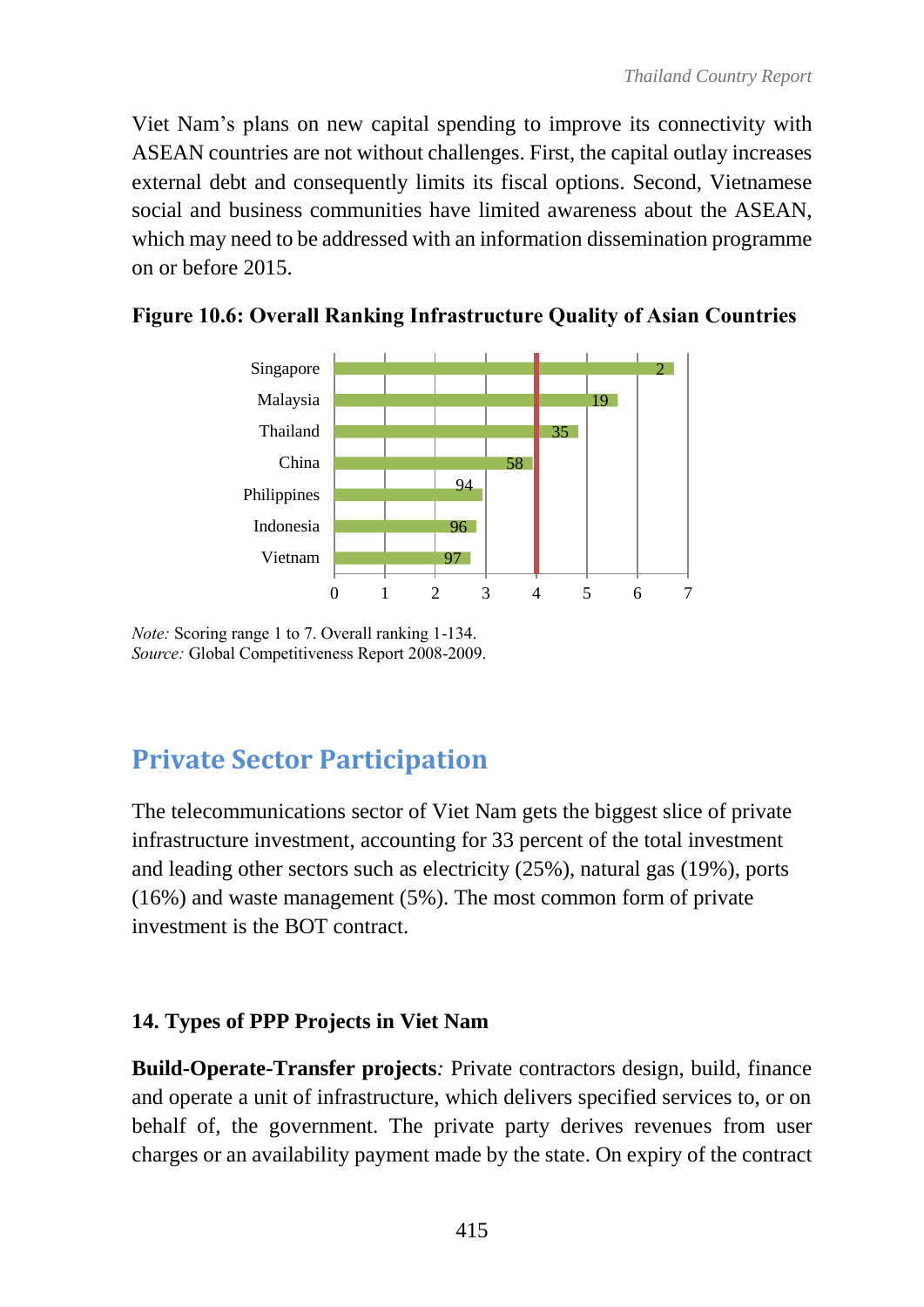term, the assets are transferred to the state. The BOT arrangement includes outsourcing contracts, concessions, franchises, and sale and leaseback transactions.

**Build-Transfer projects***:* Private contractors design and build infrastructure and transfer it to the state. Build-Transfer transactions may also use a stapled long-term service contract.

**Outsourcing contracts***:* Private parties bid for the rights to operate a state asset for a period of time and recover their investment via user charges.



**Figure 10.7: Infrastructure Investment in Viet Nam**

*Source:* GSO.

**Land-for-infrastructure projects***:* The state offers in-kind grants such as land and development rights to a private party in exchange for the provision of a unit of infrastructure.

**People participation projects**: A method that permits local investors, communities, and industry associations to engage in a contract with local authorities in the design, building and operation of local facilities such as produce and goods markets, meeting and conference rooms, water supplies, playing fields, and buildings for sporting or recreational use. Public-private partnership projects implemented since the 1990s include the Phu My 3 power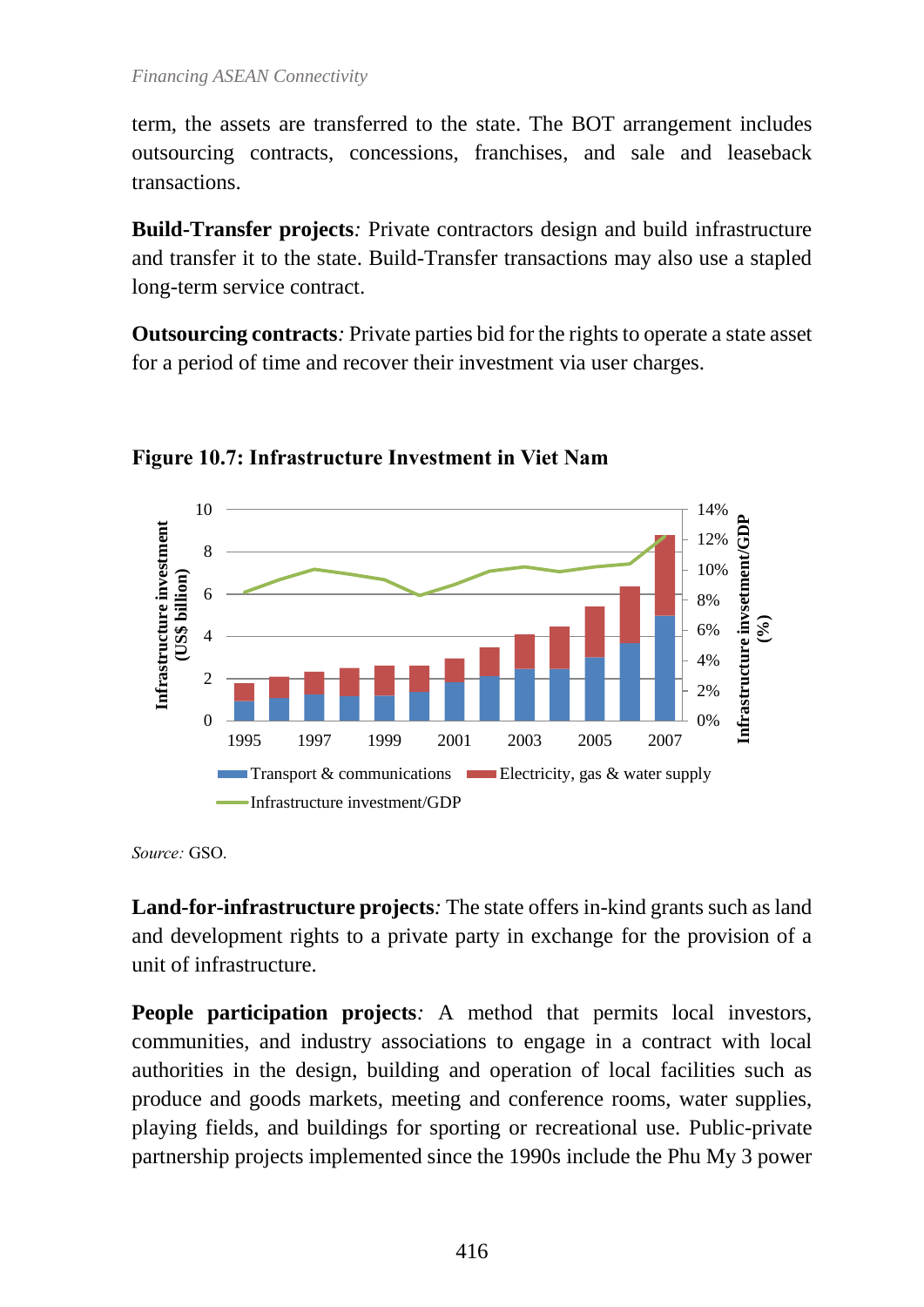project, the Co May Bridge, and several Build-Operate-Own (BOO) independent power projects. The private sector participated in 82 PPP projects between 1990 and 2013, of which 78 percent were in energy sector and 87 percent were greenfield BOT transactions (World Bank, 2014)<sup>3</sup>.

## **15. Legal Framework for PPP**

The legal framework for PPP transactions is set out in Decision 71/2010/QD-TTg, which authorises private participation in infrastructure provision and management subject to minimum equity contribution requirements. The PPPs may be negotiated by national, provincial and local governments. The government of Viet Nam does not provide direct guarantees to private investors although it may provide support to multilateral agencies that, in turn, furnish guarantees to private lenders in the form of political or currency risk insurance. The PPP procurement carries incentive to the private party whenever the latter can deliver a project on time and within budget, and manage service delivery efficiently and at least cost. The PPPs involve significant transfer of risk to the private party, including design, construction and life cycle cost risks.

However, PPPs are not suitable for all projects. They are generally complex and require innovation so as to deliver the best value for money outcomes for the government. A lesson learnt from other industrialising nations is not to use PPPs as a substitute for public capital or for projects that are otherwise too difficult for government to deliver as traditional procurement initiatives. Excessively complex or difficult projects will attract a substantial risk premium from private parties, thereby reducing the value for money outcome to the government.

Changes to the PPP policy in 2012 (Decision No. 1624/QD-TTg) set state participation at 30 percent of a project's capital requirement. Investors argue that the new rules are not enough to support bankable roads projects, and recent data indeed indicate that PPP projects are presently running at a lower rate than prior years.

 $\overline{a}$  $3 \text{ http://psi.com/dbank.org/explore/psi-exphere/countrv.185px?countrvID=67$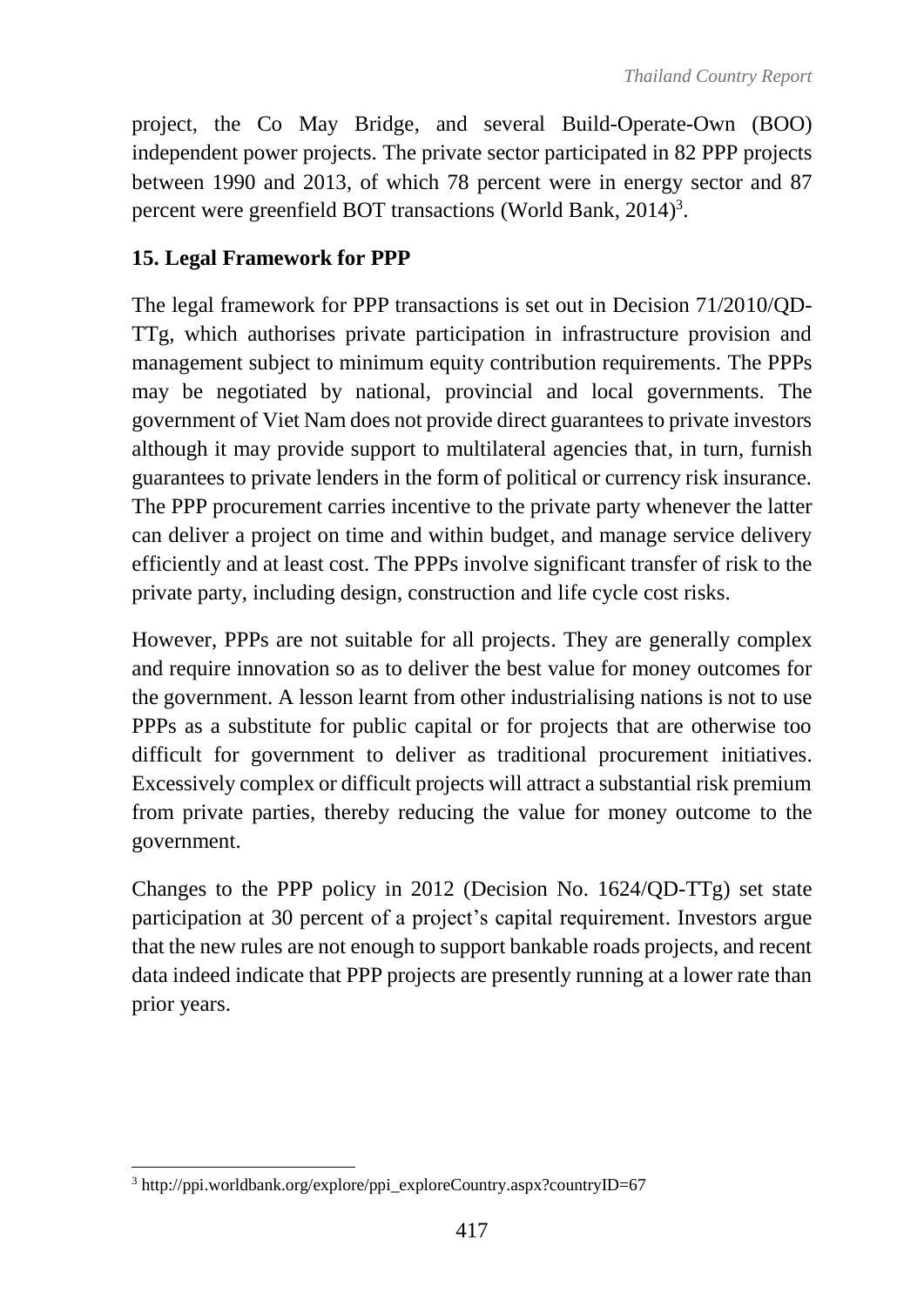In future PPP rollouts, regulators should aim for the following:

- To improve project planning and preparation,
- To apply a scientific approach to project selection criteria; and
- To solicit better funding for detailed project evaluation works.

As the complexity of PPP transactions increases with wider application, national and subnational governments will need to develop the necessary processes and protocols to develop adequate deal flow and to attract private investment.

#### **16. About FDI**

The current FDI in Viet Nam's priority transport sector is mainly directed towards port infrastructure projects. Viet Nam has nine joint venture FDI projects in the port sector worth US\$1.7 billion.

**Table 10.9: Registered FDI to Viet Nam (1988-2010)**

| <b>Period</b> | <b>Project Number</b><br>(New License) | <b>Registered Capital</b><br>(US\$ billion) |
|---------------|----------------------------------------|---------------------------------------------|
| 1988-1990     | 211                                    | 1.60                                        |
| 1991-1996     | 1,781                                  | 27.83                                       |
| 1997-2000     | 1,352                                  | 16.09                                       |
| 2001-2005     | 3,935                                  | 20.72                                       |
| 2006-2010     | 5,411                                  | 132.58                                      |

#### **Table 10.10: Registered FDI to Viet Nam by Sector (1988-2010)**

| <b>Sector</b>         | <b>Project</b><br><b>Number</b><br>(Valid) | $\frac{6}{6}$ | <b>Registered</b><br>Capital<br>(US\$ billion) | $\frac{6}{9}$ | <b>Realised</b><br>Capital<br>(US\$ billion) | $\frac{0}{0}$ |
|-----------------------|--------------------------------------------|---------------|------------------------------------------------|---------------|----------------------------------------------|---------------|
| Industry-Construction | 8,375                                      | 61.8          | 119.5                                          | 56.1          | 20                                           | 68.0          |
| Service               | 4,420                                      | 32.6          | 93.5                                           | 43.9          | 7.4                                          | 25.1          |
| Agriculture-Forestry  | 749                                        | 5.6           | 4.4                                            | 0.2           | 2.3                                          | 6.9           |
| Total                 | 13,544                                     | 100.0         | 2174                                           | 100.0         | 29.7                                         | 100.0         |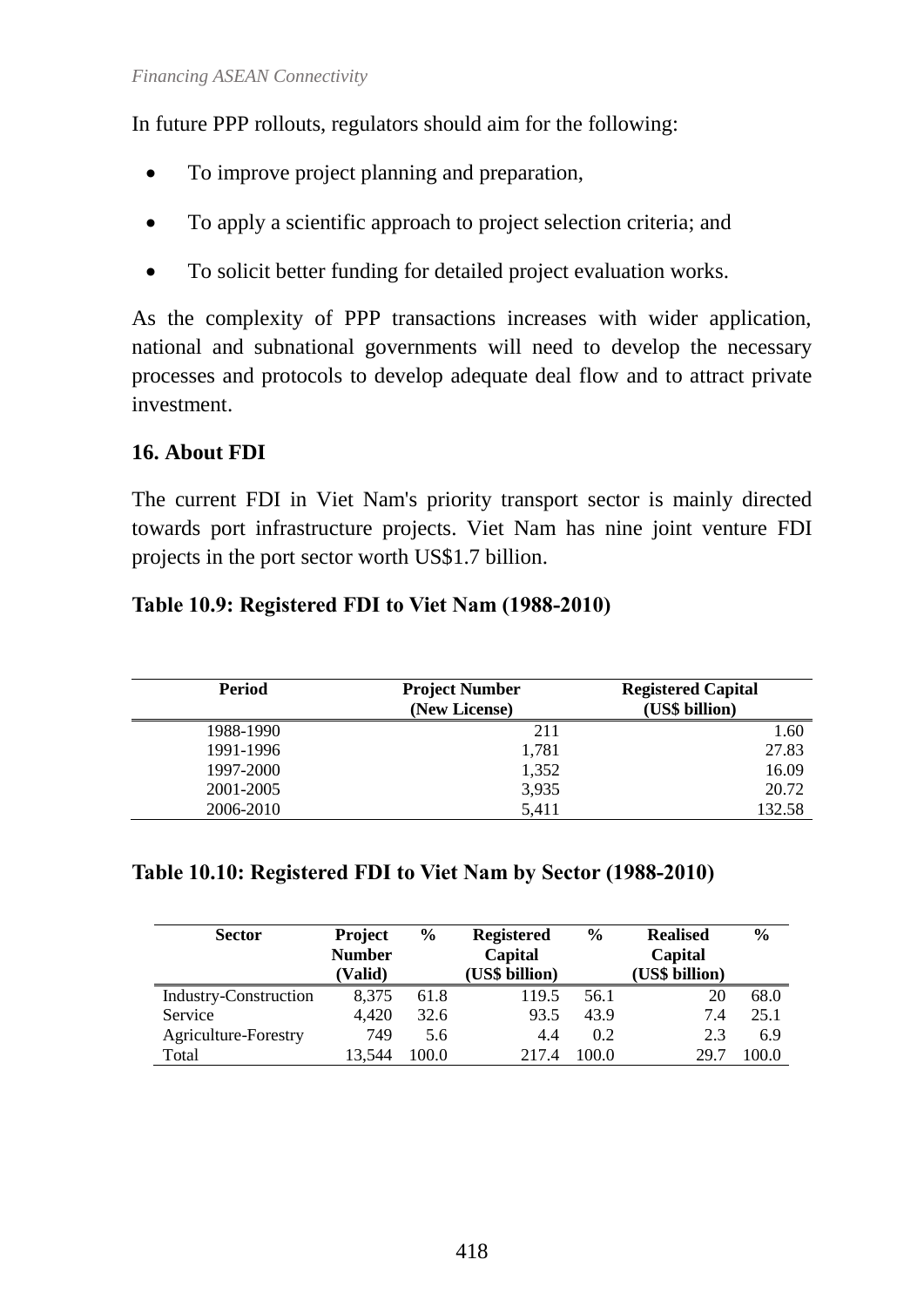| N <sub>0</sub> | <b>Sectors</b>               | <b>Number</b><br>оf<br><b>Projects</b> | <b>Registered</b><br>Capital<br>(US\$ billion) | <b>Charter</b><br>Capital<br>(US\$ billion) |
|----------------|------------------------------|----------------------------------------|------------------------------------------------|---------------------------------------------|
|                | Manufacturing Industry       | 8,072                                  | 105.9                                          | 38.4                                        |
| 2              | <b>Real Estate Business</b>  | 338                                    | 49.8                                           | 12.7                                        |
| 3              | Accommodation and Food       | 331                                    | 10.6                                           | 2.8                                         |
| 4              | Construction                 | 936                                    | 10.1                                           | 3.6                                         |
|                | Electricity, Gas, Water      | 87                                     | 7.5                                            | 1.7                                         |
| 6              | Information & Communications | 828                                    | 3.9                                            | 2.2                                         |
| 7              | Art and Entertainment        | 137                                    | 3.6                                            | 1.1                                         |
| 8              | Transport, Storage           | 350                                    | 3.5                                            | 1.1                                         |

## **Table 10.11: FDI to Viet Nam by Sector at 31 December 2012**

## **Table 10.12: FDI Projects by Method at 31 December 2012**

| N <sub>0</sub> | <b>Investment Form</b>         | <b>Number</b><br>of | <b>Registered</b><br><b>Invested Capital</b> | <b>Charter Capital</b><br>(US\$ billion) |
|----------------|--------------------------------|---------------------|----------------------------------------------|------------------------------------------|
|                |                                | <b>Projects</b>     | (US\$ billion)                               |                                          |
|                | 100% foreign-invested capital  | 11,499              | 141.4                                        | 46.9                                     |
|                | Venture                        | 2,597               | 53.3                                         | 18.0                                     |
| 3              | BOT, BT, BTO contracts         | 14                  | 5.9                                          | 1.4                                      |
| 4              | Business cooperation contracts | 217                 | 5.1                                          | 4.3                                      |
| 5              | Stock company                  | 194                 | 4.7                                          | 1.4                                      |
| 6              | Conglomerate company           |                     | 98.0                                         | 0.1                                      |

## **Table 10.13: FDI to Viet Nam by Partners at 31 December 2012**

| N <sub>0</sub>        | <b>Investment Partners</b>    | Number of<br><b>Projects</b> | <b>Registered</b><br><b>Invested Capital</b><br>(US\$ billion) | <b>Charter</b><br>Capital<br>(US\$ billion) |
|-----------------------|-------------------------------|------------------------------|----------------------------------------------------------------|---------------------------------------------|
|                       | Japan                         | 1,849                        | 28.7                                                           | 8.1                                         |
| $\mathcal{D}_{\cdot}$ | Taiwan                        | 2,234                        | 27.1                                                           | 10.9                                        |
| 3                     | Singapore                     | 1,119                        | 24.9                                                           | 7.1                                         |
| 4                     | South Korea                   | 3,197                        | 24.8                                                           | 8.6                                         |
| 5                     | <b>British Virgin Islands</b> | 510                          | 15.4                                                           | 5.3                                         |
| 6                     | Hong Kong                     | 705                          | 12.0                                                           | 3.9                                         |
|                       | United States of America      | 648                          | 10.5                                                           | 2.5                                         |
| 8                     | Malaysia                      | 435                          | 10.2                                                           | 3.6                                         |
| 9                     | Cayman Islands                | 54                           | 7.5                                                            | 1.6                                         |
| 10                    | Thailand                      | 298                          | 6.1                                                            | 2.7                                         |
| 11                    | <b>Netherlands</b>            | 177                          | 5.9                                                            | 2.5                                         |
| 12                    | <b>Brunei</b>                 | 131                          | 4.8                                                            | 1.0                                         |
| 13                    | China                         | 893                          | 4.7                                                            | 2.4                                         |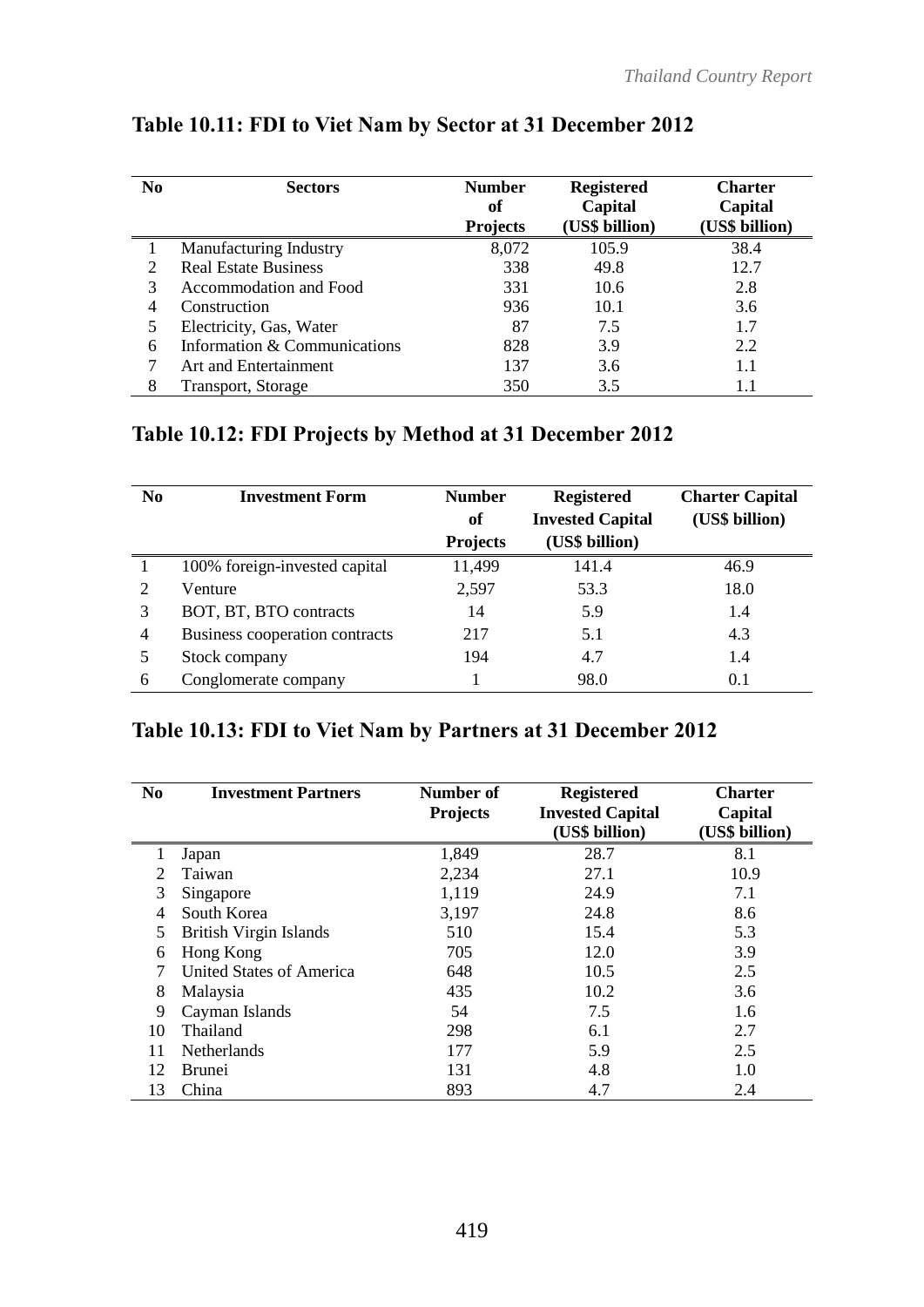# **Multilateral Development Agencies**

#### **17. Asian Development Bank (ADB)**

A decade after ADB resumed operations in Viet Nam in 1993, the primary development challenge lay in the country's ability to restore the basic infrastructure damaged by a protracted civil war. In more recent years, the focus has been on sustainable economic growth and development, and improvement in the country's regional and global competitiveness. The ADB has helped improve national and regional connections mainly by supporting projects on the GMS corridors, national highways, and rural road networks. Its Strategy 2020 (ADB, 2008) and Sustainable Transport Initiative (ADB, 2010) call for more active involvement in urban transit and railway subsectors.

Since 1993, ADB's support for road projects began by extending loans for the rehabilitation of National Highway 1 (NH1). More recently, its support has taken the form of technical assistance for highways, main roads, and railway upgrade projects. The first of a series of loans for the improvement of provincial and district roads in the northern region was completed in 2009, and a second loan—this time, for roads improvement in the central region—was completed in 2010.

In 2007, loans were arranged for the GMS Southern Corridor (Phnom Penh– Ho Chi Minh City Highway) Project, the GMS East-West Corridor Project, the GMS Northern Corridor (Noi Bai–Lao Cai Highway) Project and the GMS Southern Coastal Corridor Project. A loan was also advanced to deal with capacity constraints at Ho Chi Minh City Port. In the railway subsector, one loan was approved in 2006 to address improvements to the Yen Vien-Lao Cai Railway in the GMS Northern Corridor. In the urban transit subsector, project development assistance was provided for the Hanoi and Ho Chi Minh City railway systems.

#### **18. The World Bank (WB)**

The World Bank provides development assistance in various forms to 209 projects, of which 41 projects are for rural services and infrastructure, 29 are infrastructure services for private sector development, and 81 are active multi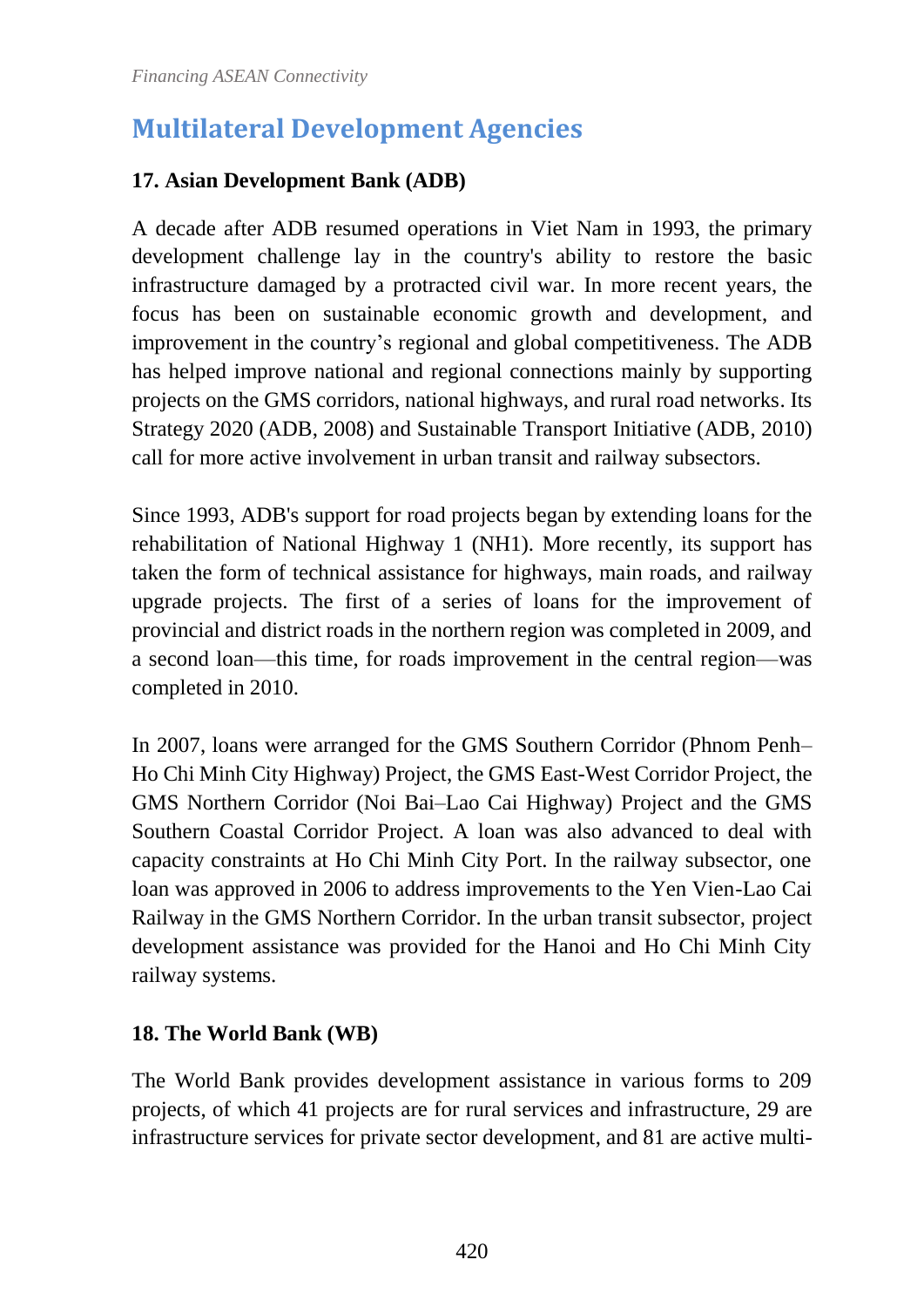sector projects. The 209 projects have an approved capital spend of US\$914 million.

#### **19. Japan International Cooperation Agency (JICA)**

Japan International Cooperation Agency (JICA) is a major bilateral development agency supporting policy and infrastructure development in Viet Nam's transport and energy sectors. It provided assistance to 30 projects under the Stable Energy Supply Programme, xxx road, port, rail and airport projects under the Transportation System for Strategic Development Plan, and 17 rail and road projects under the Development of Urban Transportation Network. The agency also co-financed a number of projects with other agencies, including ADB for the Ho Chi Minh-Long Than-Dau Giay Expressway and the GMS Ben Luc-Long Thanh Expressway. Its list of completed and ongoing transport projects include the Hanoi City Urban Railway Construction Project (Line 1), the Integrated Urban Mass Rapid Transit and Urban Development for Hanoi City, Northern Viet Nam National Roads Traffic Safety Improvement Project, and the Hanoi Transport Infrastructure Development Project.

#### **20. Other International Agency Assistance**

The government of France and the French Development Agency (AFD) have approved loans to Viet Nam of **€**8 million and non-refundable aid of €600,000 as support for the US\$30-million PPP projects jointly sponsored with ADB. International agencies are supporting feasibility studies for 16 projects that focus on transport infrastructure and waste management services.

# **Major Challenges**

The global economic crises have reduced infrastructure spending by both the public and private sectors as can be seen from the slowdown in the flow of PPP projects. Other systematic risk challenges in the next decade and beyond include the adverse impacts of climate change on rainfall, a rising sea level, and flooding in coastal communities. For Viet Nam, there are a number of unsystematic risks that will also affect the rollout of infrastructure and PPP projects. These risks include:

• Macroeconomic volatility, particularly in important economic indicators such as inflation, interest rates, M2 money supply, official exchange rates, foreign direct investment, external debt, and the current account balance;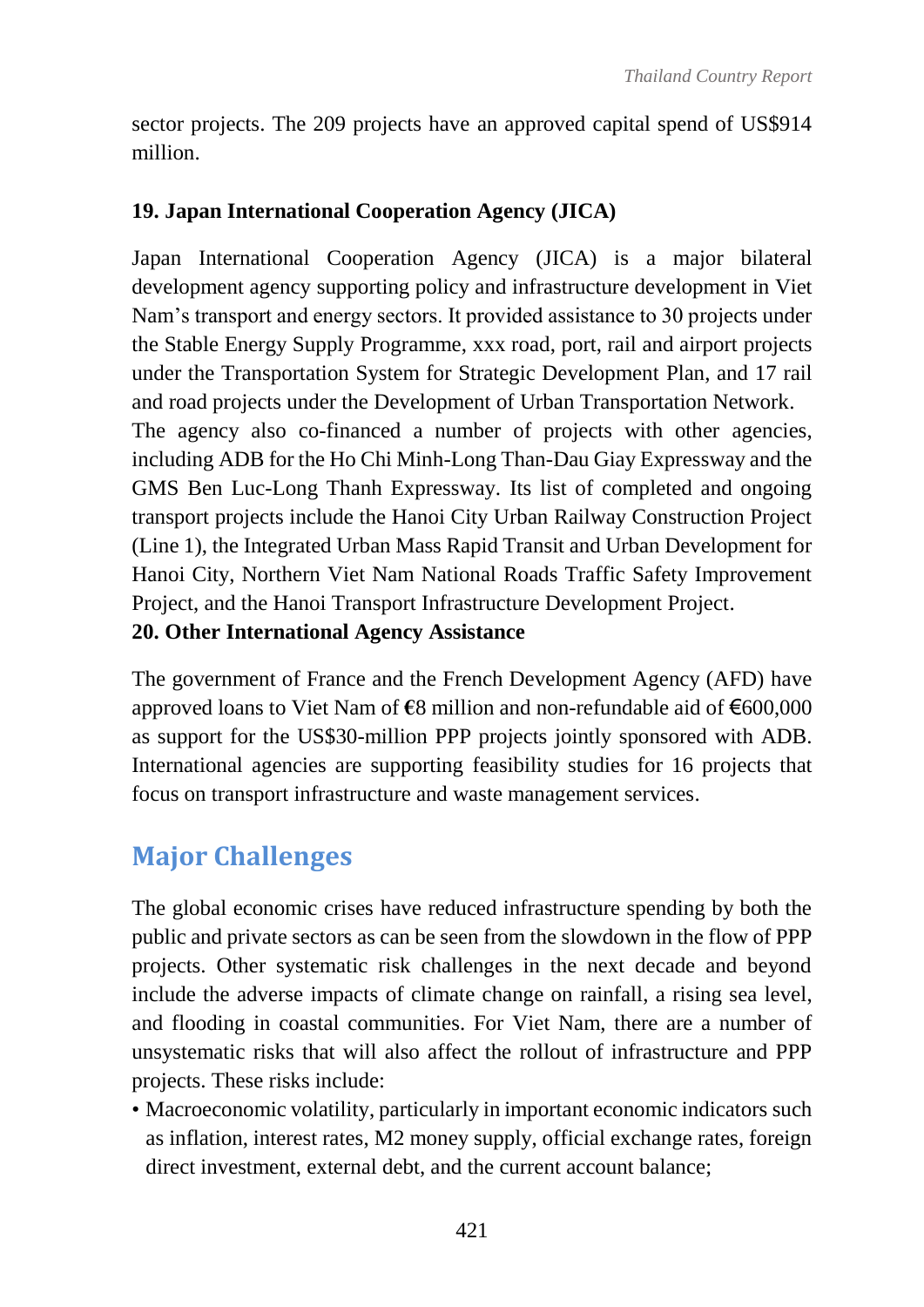- Delay in the corporatisation of government business enterprises;
- The introduction of a comprehensive PPP policy framework, supporting institutional reforms, and implementation of a programme of ministry capacity building for project selection and implementation;
- Low productivity, poor coordination between agencies and inefficiency in public institutions, all contributing to low productivity, time and cost overruns and delays in project implementation;
- Acute shortages in trade skills and in graduates of applied technology courses;
- High foreign debt and tight fiscal policy.

The challenges facing Viet Nam are no different from those of other ASEAN and Asian countries that are attempting to move from a factor-driven to an efficiency-driven economic base. The solutions to many of the challenges facing Viet Nam are institutional and can be addressed by improving efficiency, removing red tape, reducing bureaucratic delays, and creating a favourable environment for domestic savings and FDI in the infrastructure sector.

# **Conclusion and Recommendations**

The creation of an ASEAN PPP policy framework to drive connectivity and greater regional infrastructure cooperation among member countries presents opportunities to Vietnam. The growth of infrastructure investment in Viet Nam has increased faster than its GDP growth in nominal terms. Over the past 20 years, much has been achieved in terms of the foundation for Viet Nam's economic infrastructure and progress over new investments in the nation's roads, energy resources, ports, aviation, and railway and urban transport industries. Nevertheless, there persist institutional, structural and investment challenges. Chief among these is the need to raise the level of private sector participation in the infrastructure sector.

There is the likelihood that ODA levels will decline as the nation's economy grows and the GDP per capita increases. New sources of long-term finance will, thus, need to be identified and encouraged so as to lessen reliance on public sector funding.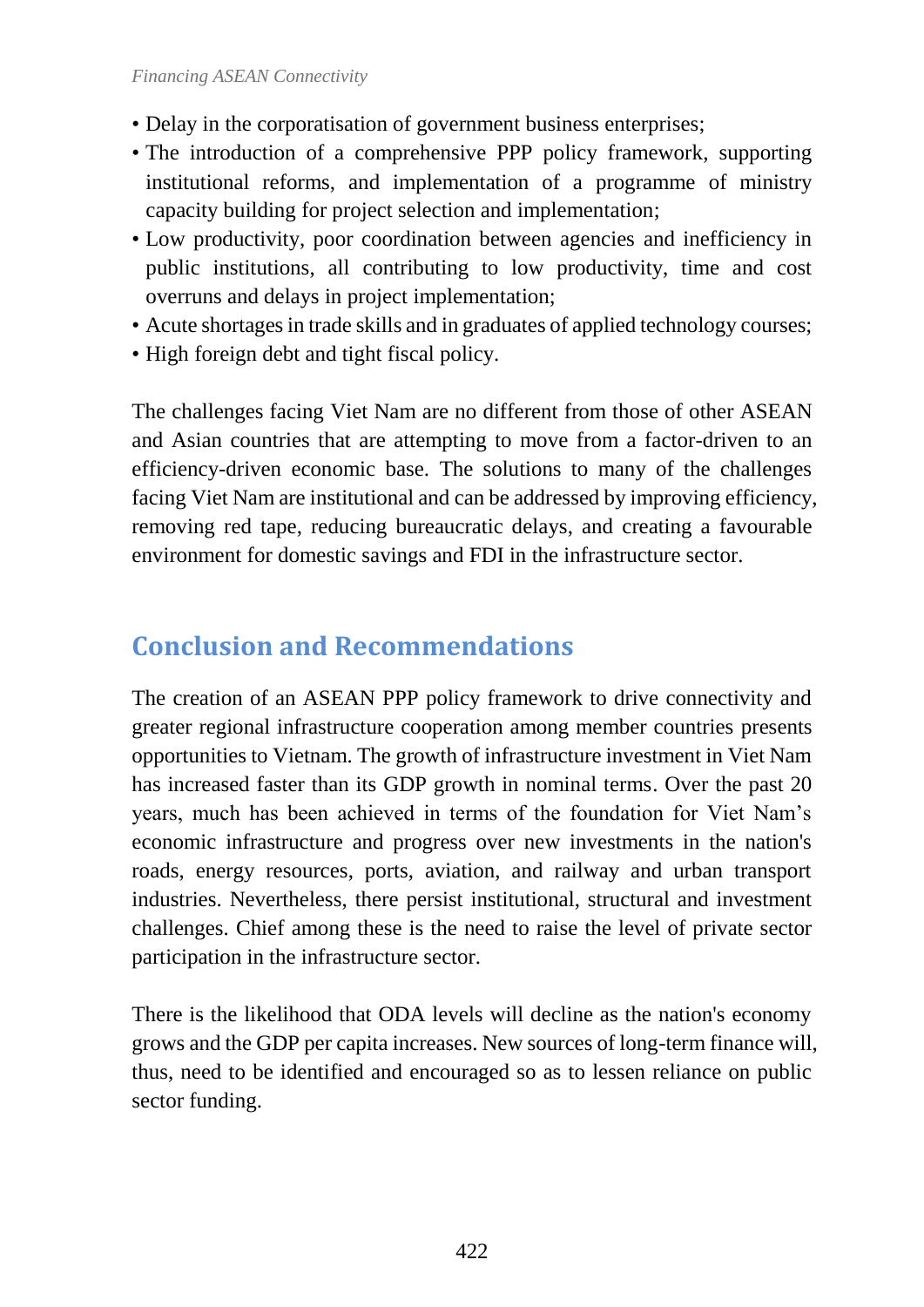The key question for Viet Nam is not just how to bring in investments into infrastructure projects so as to spur economic growth, but how to ensure that such infrastructure projects are delivered as efficiently and cost effectively as possible as well. To sustain the country's economic and social development in the future, this study recommends the following reforms:

- The nation's macroeconomic management should focus more on improving the country's regional competitiveness and on upgrading its sovereign credit rating to investment grade for domestic currency issues so as to reduce the cost of capital for government, and domestic and foreign investors;
- Practice inflation targeting and tighter monetary policy to improve the business environment and maintain the confidence of the business community;
- Improve transactional accountability and transparency (including in the operations of government business enterprises), particularly in the project and bidder selection processes to improve efficiency and develop greater cooperation between public and private sector managers;
- Raise the skill levels in government agencies through capacity building programmes designed specifically for delivery of complex projects;
- Amend and continuously improve the PPP policy, including allowing viability gap funding without minimum private equity subscription for priority government projects;
- Create a dedicated PPP Unit within the Ministry of Finance or another central government agency; revise regulations so as to better deal with pilot PPP investments that expand the field of infrastructure investment under the PPP model; strengthen interdisciplinary working group assistance to state agencies with PPP projects;
- Forge greater planning and coordination between government ministries, and between the public and private sectors; and improve mechanisms for monitoring and reporting government investment projects.

# **References**

Asia Competitiveness Institute (2010), *Vietnam Competitiveness Report*, CIEM – ACI.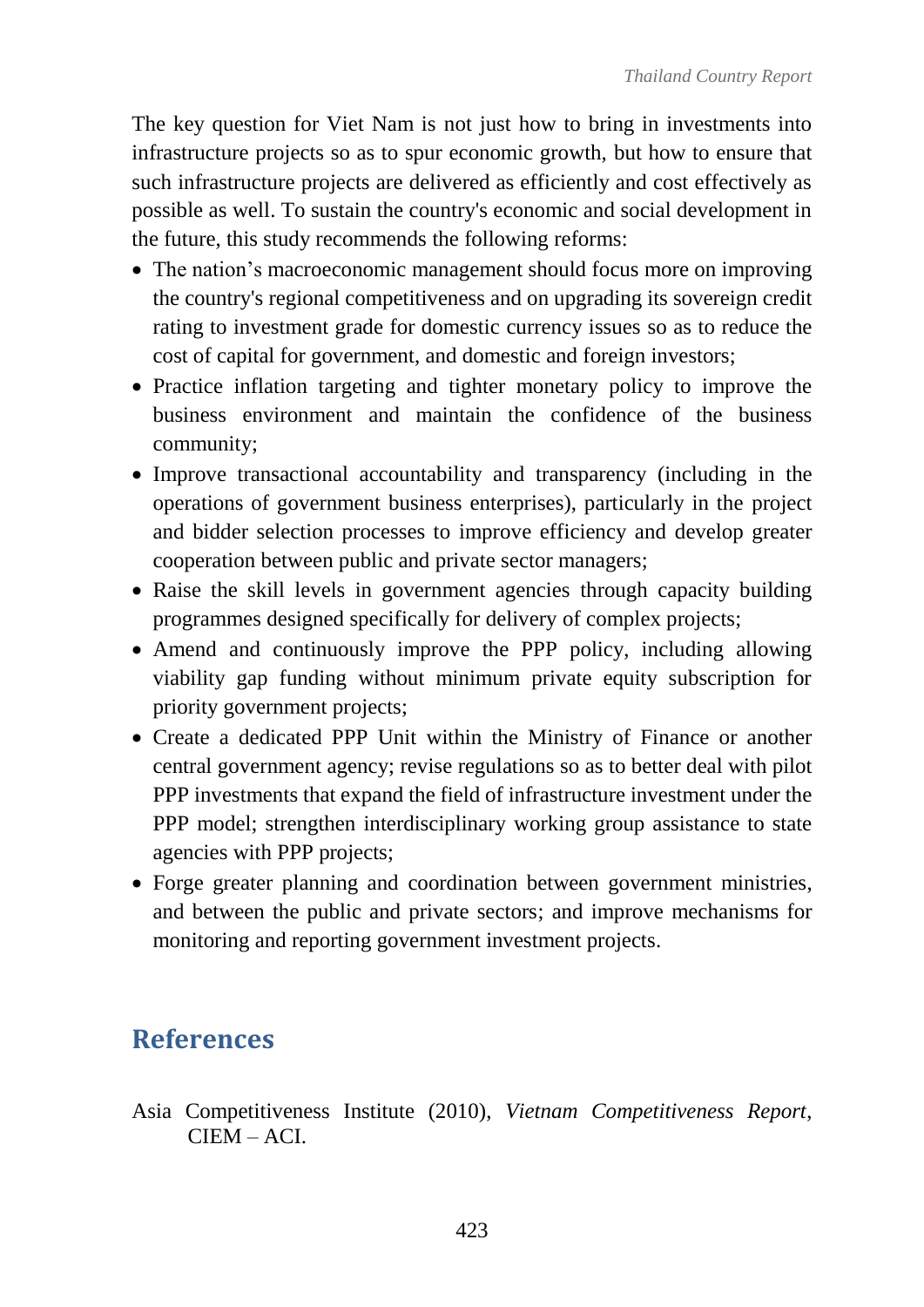- Asian Development Bank [ADB] (2008), *Strategy 2020: The Long-Term Strategic Framework of the ASEAN Development Bank 2008-2020*. Manila: ADB.
- Asian Development Bank [ADB] (2010), *Sustainable Transport Initiative Operational Plan*, Manila: ADB.
- Asian Development Bank [ADB] (2011), *Viet Nam, Transport Sector Assessment, Strategy and Road Map*, Manila: ADB.
- Asian Development Bank [ADB] (2013), *Key Indicators for Asia and the*  Pacific. 44<sup>th</sup> edition. Manila: ADB.
- Caner, Mehmet & Grennes,Thomas & Koehler-Geib, Fritzi (2010), "Finding the tipping point -- when sovereign debt turns bad," Policy Research Working Paper Series 5391, The World Bank.
- Central Institute for Economic Management [CIEM] (2011), *Firm Level Competitiveness and Technology in Viet Nam: Evidence from a survey in*  2010, Hanoi and viewed at [http://www.ciem.org.vn/home/en/upload/info/attach/13244375660150\\_](http://www.ciem.org.vn/home/en/upload/info/attach/13244375660150_TECHReport2010Final.pdf) [TECHReport2010Final.pdf](http://www.ciem.org.vn/home/en/upload/info/attach/13244375660150_TECHReport2010Final.pdf) on 14 July 2014.
- Economic Committee of the National Assembly and UNDP in Vietnam, (2013), *Public debt and sustainability in Vietnam: The past, the present, and the future*, Research report RS – 05, Knowledge Publishing House.
- Hung, K.V. (2010), 'Transportation system in Viet Nam: Current Issues and Future program'. Viewed at www.utc.edu.vn/sites/default/files/08 2010 1396.pdf on 12<sup>th</sup> December 2013. Kauffmann, C. (2011), 'Infrastructure Management: Public and Private Roles', presentation to the PERQ-OECD Workshop, Enhancing Regulatory Quality: International Experience and Solutions for Viet Nam, in October and viewed at www.oecd.org/gov/regulatorypolicy/49012751.pdf on 14 July 2014.
- Khan, K. (2010), 'Leveraging Private Financing for Infrastructure Development', Ministry of Finance, Hanoi. Viewed on 17<sup>th</sup> July 2014 at www.apec.org.au/docs/ABAC\_2010/Workshop%20Session%202%20- %20Kamran%20Khan.pdf
- Ministry of Planning and Investment Viet Nam [MPI] (n.d.), 'Report on 15 years of ODA in Viet Nam'. Hanoi.
- Ministry of Planning and Investment Viet Nam [MPI] (2012), 'Report on Foreign Direct Investment'. Hanoi.
- Ministry of Transport Viet Nam [MOT] (2010), 'Transport Strategy 2000-2010'. Hanoi.